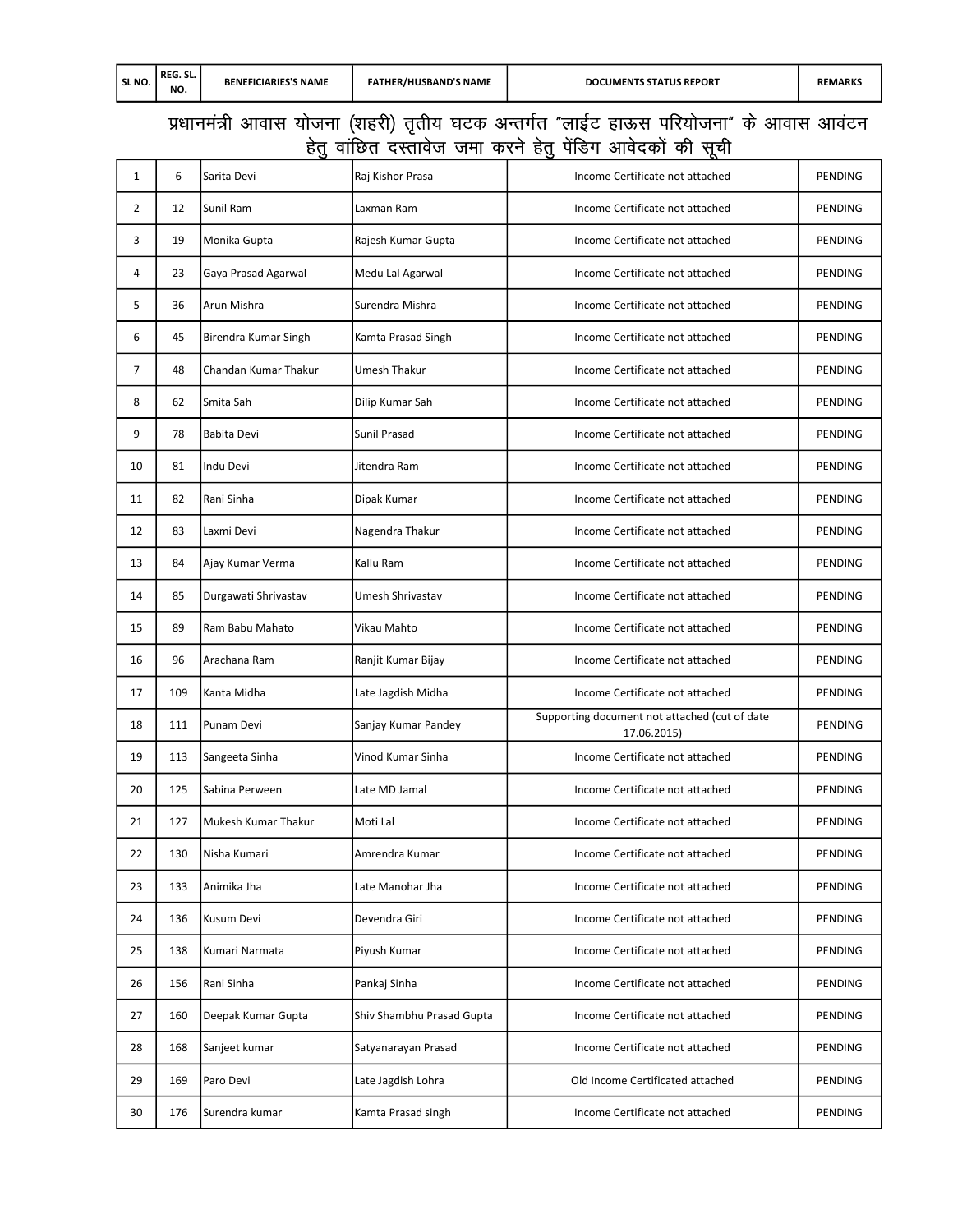| SLNO. | REG. SL.<br>NO. | <b>BENEFICIARIES'S NAME</b> | <b>FATHER/HUSBAND'S NAME</b>   | <b>DOCUMENTS STATUS REPORT</b>                                        | <b>REMARKS</b> |
|-------|-----------------|-----------------------------|--------------------------------|-----------------------------------------------------------------------|----------------|
| 31    | 178             | Abhay Kumar ROSHAN          | Ramshankar Mistri              | Document related to RMC Area not attached (cut of date<br>17.06.2015) | PENDING        |
| 32    | 194             | Jitendra kumar vijay        | chhathi lal saw                | Income Certificate not attached                                       | PENDING        |
| 33    | 198             | joshana devi                | Ravi Karmakar                  | Income Certificate not attached                                       | PENDING        |
| 34    | 214             | Spandana                    | Subhash Chandra                | Supporting document not attached (cut of date<br>17.06.2015)          | PENDING        |
| 35    | 221             | Pushpa Devi                 | Ramchandra Kumar               | Income Certificate not attached                                       | PENDING        |
| 36    | 224             | Raju Kesh Kumar Singh       | Chandra Mohan Singh            | Income Certificate not attached                                       | PENDING        |
| 37    | 226             | Birendra Kumar Pathak       | Sita Ram Pathak                | Income Certificate not attached                                       | PENDING        |
| 38    | 229             | Hena Tabassum               | Md Shaban                      | Income Certificate not attached                                       | PENDING        |
| 39    | 230             | Shokat Ali                  | Ali Haider                     | Supporting document not attached (cut of date<br>17.06.2015)          | PENDING        |
| 40    | 235             | Renu Kumar                  | Late Sanjay Kumar              | Income Certificate not attached                                       | PENDING        |
| 41    | 237             | Geeta Verma                 | Uday Verma                     | Income Certificate not attached                                       | <b>PENDING</b> |
| 42    | 238             | Arup Ghatak                 | Rabindra Nath Ghatak           | Income Certificate not attached                                       | PENDING        |
| 43    | 242             | Mahorma Devi                | Kameshwar Prasad               | Income Certificate not attached                                       | PENDING        |
| 44    | 243             | Rukmini Devi                | Late Raj Kumar Sahu            | Income Certificate not attached                                       | PENDING        |
| 45    | 244             | Upendra Kumar               | Shiv Nandan Sahu               | Income Certificate not attached                                       | PENDING        |
| 46    | 245             | Krishna Kumar               | Shiv Nandan Sahu               | Income Certificate not attached                                       | PENDING        |
| 47    | 246             | Babita Kumari               | Arvind Kumar Singh             | Income Certificate not attached                                       | PENDING        |
| 48    | 251             | Ajay Kumar                  | Keshar Sahu                    | Supporting document not attached (cut of date<br>17.06.2015)          | <b>PENDING</b> |
| 49    | 270             | Vikash Kumar                | Late Rameshwar Prasad<br>Gupta | Income Certificate not attached                                       | <b>PENDING</b> |
| 50    | 274             | Anupam Kumar                | Rajeshwar Sharma               | Income Certificate not attached                                       | PENDING        |
| 51    | 276             | Anita Devi                  | Anil Verma                     | Income Certificate not attached                                       | PENDING        |
| 52    | 281             | Anita Singh                 | Manoj Singh                    | Income Certificate not attached                                       | PENDING        |
| 53    | 282             | Sandhya Singh               | Sanjay Kumar Singh             | Income Certificate not attached                                       | PENDING        |
| 54    | 284             | Seema Guin                  | Abhijeet Gain                  | Income Certificate not attached                                       | PENDING        |
| 55    | 287             | Shanti Devi                 | Nandlal Sahu                   | Old Income Certificated attached                                      | PENDING        |
| 56    | 305             | Munna Lal Sharma            | B. N. Sharma                   | Income Certificate not attached                                       | PENDING        |
| 57    | 306             | Prabha Devi                 | Late Janardhan Chaurasia       | Supporting document not attached (cut of date<br>17.06.2015)          | PENDING        |
| 58    | 308             | Dhirendra Kumar             | Krishna Ram                    | Supporting document not attached (cut of date<br>17.06.2015)          | PENDING        |
| 59    | 309             | Kusum Devi                  | Jawahar Ram                    | Supporting document not attached (cut of date<br>17.06.2015)          | PENDING        |
| 60    | 310             | Sunita Devi                 | Santosh Kumar Das              | Supporting document not attached (cut of date<br>17.06.2015)          | PENDING        |
| 61    | 311             | Aakash Kumar Deshpremi      | Late Rajendra Dome             | Income Certificate not attached                                       | PENDING        |
| 62    | 312             | Pramila Kumari              | Parmanand Singh                | Income Certificate not attached                                       | PENDING        |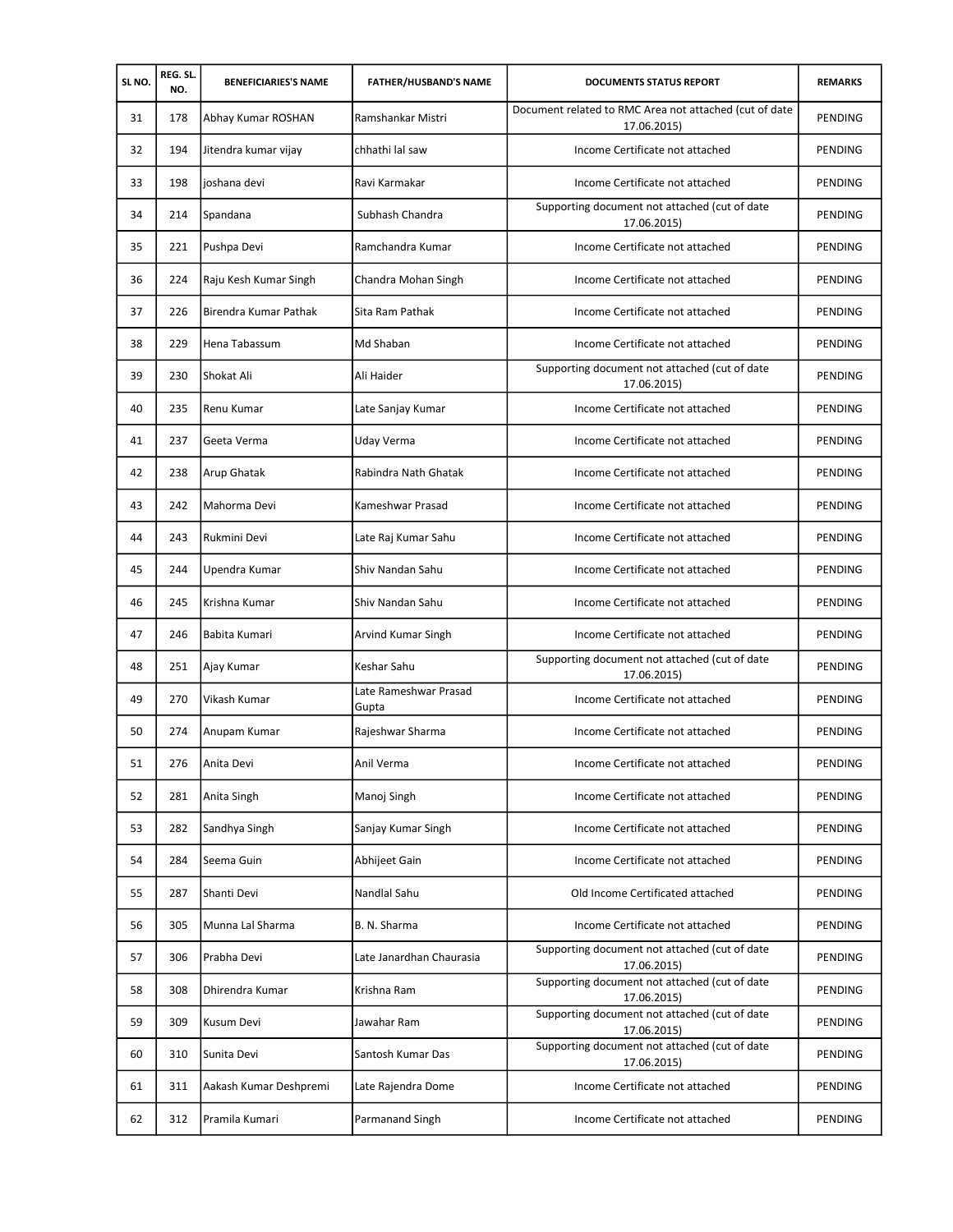| SLNO. | REG. SL.<br>NO. | <b>BENEFICIARIES'S NAME</b> | <b>FATHER/HUSBAND'S NAME</b> | <b>DOCUMENTS STATUS REPORT</b>                                          | <b>REMARKS</b> |
|-------|-----------------|-----------------------------|------------------------------|-------------------------------------------------------------------------|----------------|
| 63    | 313             | Durgesh Dubey               | Dadan Dubey                  | Income Certificate not attached                                         | PENDING        |
| 64    | 317             | Malti Devi                  | Sanjay Kumar Lohra           | Supporting document not attached (cut of date<br>17.06.2015)            | PENDING        |
| 65    | 318             | Mala Devi                   | Nagendra Dubey               | Income Certificate not attached                                         | PENDING        |
| 66    | 319             | <b>Bipin Kumar</b>          | Nawal Kishor Pandey          | Income Certificate not attached                                         | PENDING        |
| 67    | 321             | Usha Devi                   | Jaynandan Sharma             | Income Certificate not attached                                         | PENDING        |
| 68    | 326             | Dharmshila Devi             | Chandrahans Sharma           | Income Certificate not attached                                         | PENDING        |
| 69    | 327             | Meera Kumari                | Awadhesh Kumar               | Income Certificate not attached                                         | PENDING        |
| 70    | 336             | Surendra Saw                | Jhagdu Saw                   | Income Certificate not attached                                         | PENDING        |
| 71    | 343             | Ravindran Palkkara          | Late Kanhambhu               | Supporting document not attached (cut of date<br>17.06.2015)            | <b>PENDING</b> |
| 72    | 354             | Ejaz Anwar                  | Ahsan Ahmad Ansari           | Income Certificate not attached                                         | PENDING        |
| 73    | 370             | Rekha Devi                  | Nakul Ram                    | Income Certificate not attached                                         | PENDING        |
| 74    | 378             | Krishan Kant Ram            | Ghuran Ram                   | Supporting document not attached (cut of date<br>17.06.2015)            | PENDING        |
| 75    | 386             | Sandeep Kumar               | Satya Narayan Gupta          | Income Certificate not attached                                         | PENDING        |
| 76    | 387             | Anuj Kumar Singh            | Indreasan Singh              | Income Certificate not attached                                         | PENDING        |
| 77    | 390             | Sony Kumari                 | Amar Kumar Bharti            | Income Certificate not attached                                         | PENDING        |
| 78    | 393             | Suresh Mahto                | Shivlal Mahto                | Income Certificate not attached                                         | PENDING        |
| 79    | 395             | Sunita Kumari               | Shambhu Sharan Singh         | Income Certificate not attached                                         | PENDING        |
| 80    | 400             | Kaushik Gope                | Dhurbo Chand Gope            | Supporting document not attached (cut of date<br>17.06.2015)            | PENDING        |
| 81    | 401             | Rama Dubey                  |                              | Relevant Document not submitted                                         | PENDING        |
| 82    | 402             | NARENDRA MOHAN              | LATE RAM DEO PRASAD          | Income Certificate not attached                                         | PENDING        |
| 83    | 403             | Mohan Gosan Jogi            | Banarshi Goswami             | Income Certificate not attached                                         | PENDING        |
| 84    | 406             | Virasmuni                   | Late Mangra Nayak            | Income Certificate not attached                                         | PENDING        |
| 85    | 407             | Viraso Devi                 | Late Rampuram Oraon          | Income Certificate not attached                                         | PENDING        |
| 86    | 412             | Mukesh Sharma               | Late Panchu Sharma           | Income Certificate not attached                                         | PENDING        |
| 87    | 416             | Bhagmati Devi               | Parmanad Singh               | Income Certificate not attached                                         | PENDING        |
| 88    | 420             | Sanjay Kumar Bhagat         | Tulsi Bhagat                 | Income Certificate not attached                                         | PENDING        |
| 89    | 424             | Firoz Ahmad                 | Ahsan Ahmad Ansari           | Income Certificate not attached                                         | PENDING        |
| 90    | 425             | Niraj Kumar Singh           | Yogendra Singh               | Income Certificate not attached                                         | PENDING        |
| 91    | 436             | PAYAL PRASAD RAJAK          | SHAMBHU PRASAD RAJAK         | Income Certificate not attached                                         | PENDING        |
| 92    | 437             | POONAM KUMARI               | NARESH PRASAD MANDAL         | Income Certificate not attached                                         | PENDING        |
| 93    | 445             | MARIYA GORETI BARA          | SUSHIL EKKA                  | Document related to RMC Area not attached (cut of date<br>17.06.2015)   | PENDING        |
| 94    | 447             | ASHRIT ANAND                | VIVEK ANAND                  | Voter ID, cut of date 17.06.2015 and Income Certificate<br>not attached | PENDING        |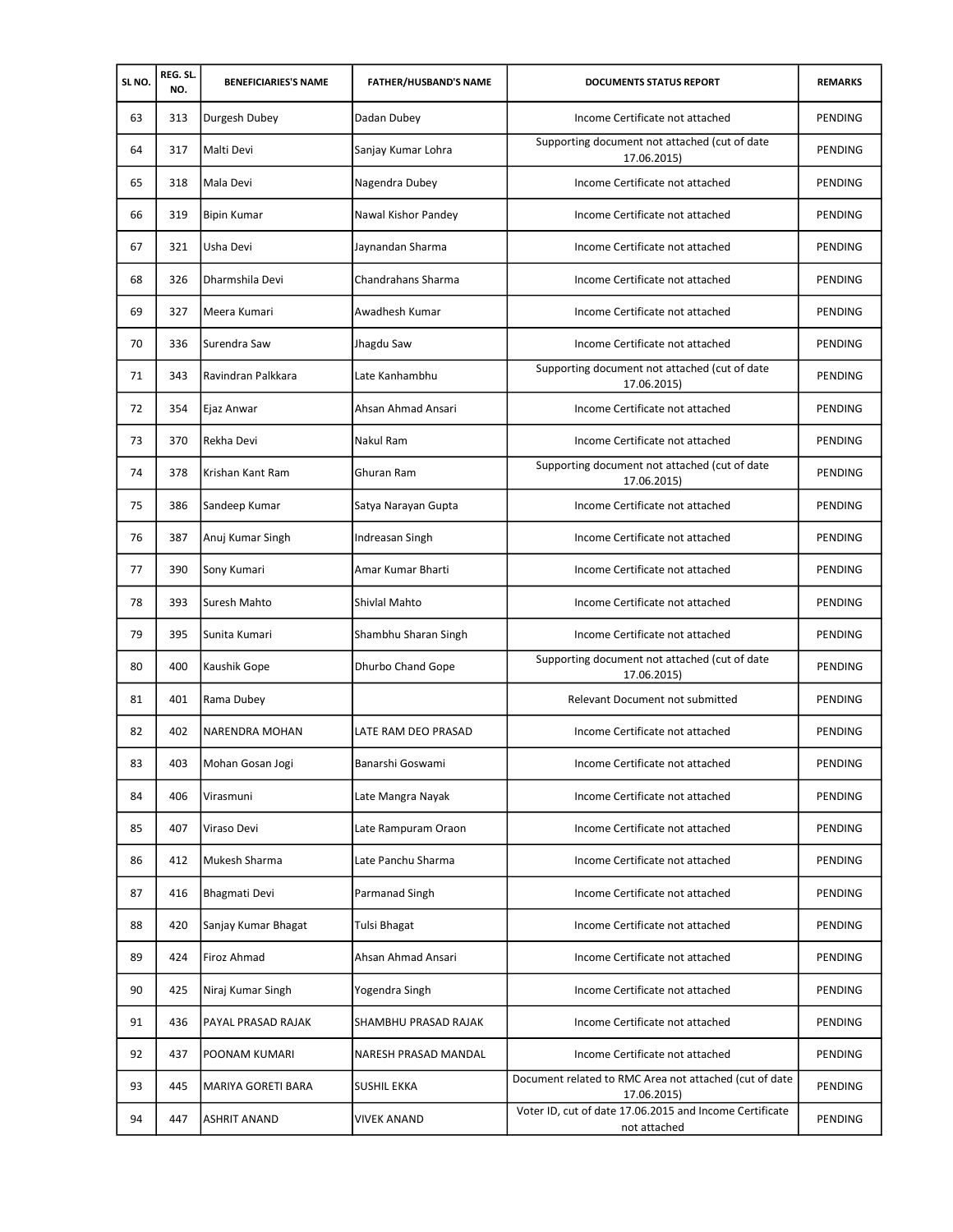| SLNO. | REG. SL.<br>NO. | <b>BENEFICIARIES'S NAME</b> | <b>FATHER/HUSBAND'S NAME</b>        | <b>DOCUMENTS STATUS REPORT</b>                                          | <b>REMARKS</b> |
|-------|-----------------|-----------------------------|-------------------------------------|-------------------------------------------------------------------------|----------------|
| 95    | 453             | Aruna Kumari                | Ram Prasad Sinha                    | Income Certificate not attached                                         | PENDING        |
| 96    | 454             | Ranju Kumari Srivastava     | Tarkeshwar Prasad                   | Income Certificate not attached                                         | PENDING        |
| 97    | 468             | Kanchan Devi                | Jitendra Kumar                      | Income Certificate not attached                                         | PENDING        |
| 98    | 477             | Pravin Kumar                | Sheo Prasad Sharma                  | Income Certificate not attached                                         | PENDING        |
| 99    | 483             | Pratima Devi                | Mantu Singh                         | Income Certificate not attached                                         | PENDING        |
| 100   | 484             | Lakhan Singh                | Nathun Singh                        | Income Certificate not attached                                         | PENDING        |
| 101   | 489             | Sunil Ram                   | Prahlad Ram                         | Income Certificate not attached                                         | PENDING        |
| 102   | 498             | Filista Tirkey              | <b>Benediak Tirkey</b>              | Income Certificate not attached                                         | PENDING        |
| 103   | 499             | Deepak Kumar                | Awadhesh Singh                      | Income Certificate not attached                                         | PENDING        |
| 104   | 505             | Rekha Devi                  | Arun Sahu                           | Income Certificate not attached                                         | PENDING        |
| 105   | 506             | Ruby Devi                   | Ajay Chourasia                      | Income Certificate not attached                                         | PENDING        |
| 106   | 508             | Maya Devi                   | Prem Kumar                          | Income Certificate not attached                                         | PENDING        |
| 107   | 512             | Arun Kumar Choubey          | Late Ramadhar Choubey               | Document related to RMC Area not attached (cut of date<br>17.06.2015)   | PENDING        |
| 108   | 517             | Ganesh Singh                | Jang Bahadur Singh                  | Income Certificate not attached                                         | PENDING        |
| 109   | 520             | ANITA MISHRA                | LATE RABINDRA NATH<br><b>MISHRA</b> | Income Certificate not attached                                         | PENDING        |
| 110   | 522             | Sunita Kumari               | Brajmohan Ram                       | Income Certificate not attached                                         | PENDING        |
| 111   | 523             | Indu Kumari                 | LATE RAM CHANDRA RAM                | Income Certificate not attached                                         | PENDING        |
| 112   | 524             | DeepakKumar Sahu            | Shiv Prasad Sahu                    | Voter ID, cut of date 17.06.2015 and Income Certificate<br>not attached | PENDING        |
| 113   | 527             | Arun Das                    | Suren Das                           | Income Certificate not attached                                         | PENDING        |
| 114   | 529             | Kallu Verma                 | Karam Chand Verma                   | Income Certificate not attached                                         | PENDING        |
| 115   | 533             | <b>MONIKA DEVI</b>          | LATE RAMESH KUMAR                   | Income Certificate not attached                                         | PENDING        |
| 116   | 534             | <b>SANJAY KUMAR</b>         | LATE SHIV SHANKAR PRASAD            | Income Certificate not attached                                         | PENDING        |
| 117   | 535             | Bijendra Kumar Mishra       | Kapileswar Mishra                   | Income Certificate not attached                                         | PENDING        |
| 118   | 536             | Sanyukta Burman             | Manoj Burnman                       | Income Certificate not attached                                         | PENDING        |
| 119   | 537             | Harjeet Kaur                | <b>Tirlok Singh</b>                 | Income Certificate not attached                                         | PENDING        |
| 120   | 539             | SARITA VARDHAN              | PREM VARDHAN                        | Income Certificate not attached                                         | PENDING        |
| 121   | 540             | <b>SONU KUMAR</b>           | <b>KAPIL SAWA</b>                   | Income Certificate not attached                                         | PENDING        |
| 122   | 542             | <b>KAPIL SAW</b>            | LATE LUTAN SAW                      | Income Certificate not attached                                         | PENDING        |
| 123   | 543             | PRIYA SINGH                 | SUBHASH KUMAR SINGH                 | Document related to RMC Area not attached (cut of date<br>17.06.2015)   | PENDING        |
| 124   | 546             | Amit Kumar Bansar           | Anup Kumar Bansar                   | Income Certificate not attached                                         | PENDING        |
| 125   | 563             | Sabita Devi                 | Rajesh Kumar                        | Income Certificate not attached                                         | PENDING        |
| 126   | 564             | Mangal Mahli                | Late Mangru Mahli                   | Income Certificate not attached                                         | PENDING        |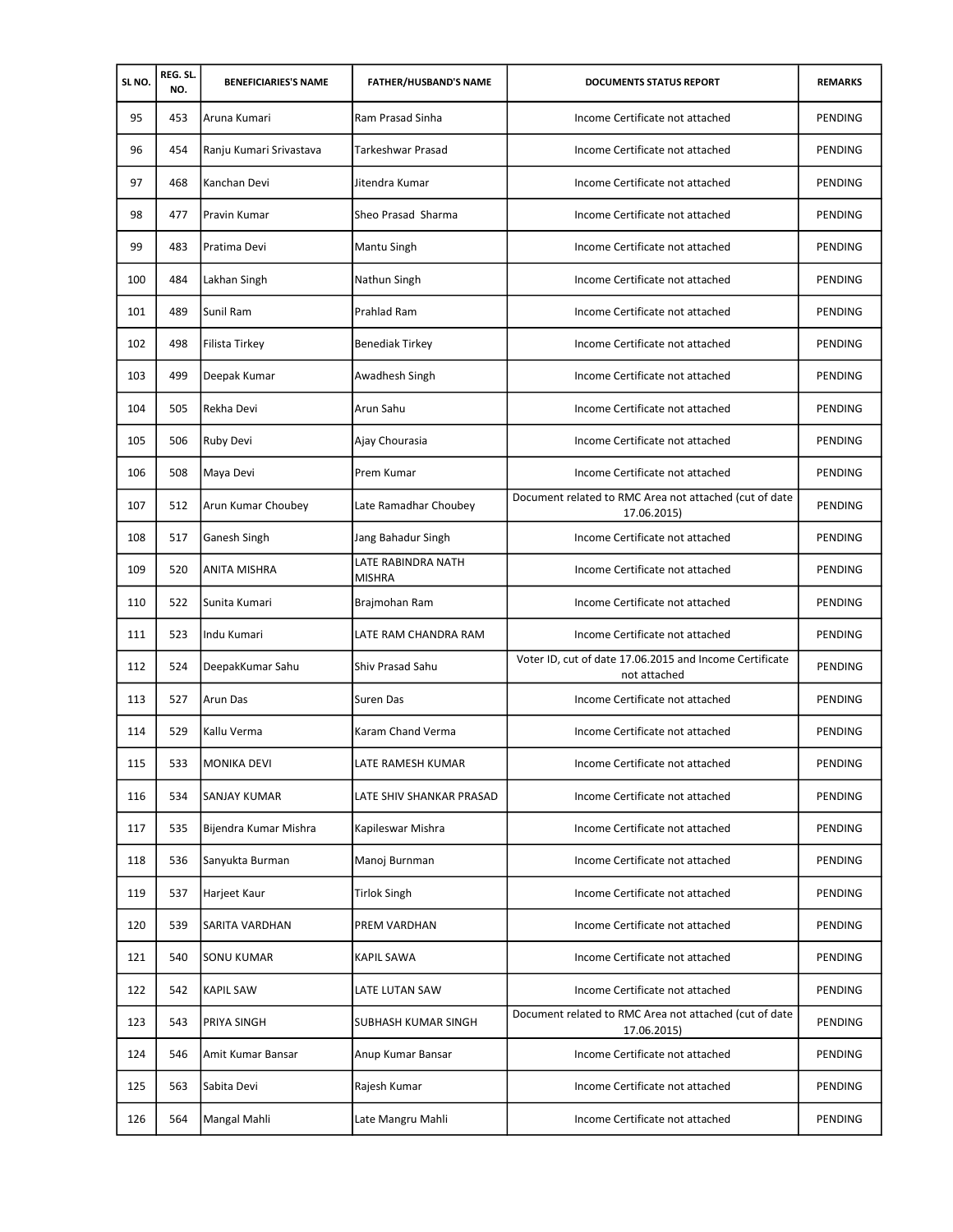| SLNO. | REG. SL.<br>NO. | <b>BENEFICIARIES'S NAME</b> | <b>FATHER/HUSBAND'S NAME</b> | <b>DOCUMENTS STATUS REPORT</b>                               | <b>REMARKS</b> |
|-------|-----------------|-----------------------------|------------------------------|--------------------------------------------------------------|----------------|
| 127   | 565             | Arfa Khatoon                | Imtiyaz                      | Income Certificate not attached                              | PENDING        |
| 128   | 566             | Anita Rajni                 | <b>Basisth Choudhary</b>     | Income Certificate not attached                              | PENDING        |
| 129   | 567             | Ragini Singh                | Rajesh Singh                 | Income Certificate not attached                              | PENDING        |
| 130   | 570             | Shah Jahan                  | Firoz Ahmad                  | Income Certificate not attached                              | PENDING        |
| 131   | 571             | Kiran Devi                  | Anup Kumar                   | Income Certificate not attached                              | PENDING        |
| 132   | 576             | Soni Kumari                 | Baban Kumar                  | Income Certificate not attached                              | PENDING        |
| 133   | 577             | Sunita Bhagat               | Late Temba Bhagat            | Income Certificate not attached                              | PENDING        |
| 134   | 581             | Sangita Devi                | Late Maonj Kumar Singh       | Income Certificate not attached                              | PENDING        |
| 135   | 585             | Savita Devi                 | Sarvendra Kumar              | Income Certificate not attached                              | PENDING        |
| 136   | 597             | Anita Keshri                | Sunil Kumar Keshri           | Income Certificate not attached                              | PENDING        |
| 137   | 599             | Amit Prasad                 | Jiwdhan Prasad               | Income Certificate not attached                              | PENDING        |
| 138   | 605             | Shila Devi                  | Raju Indwar                  | Income Certificate not attached                              | PENDING        |
| 139   | 607             | Pradeep Banerjee            | Jitan Banerjee               | Income Certificate not attached                              | PENDING        |
| 140   | 608             | Sona Tiwari                 | Anjani Kumar Tiwari          | Income Certificate not attached                              | PENDING        |
| 141   | 609             | <b>JYOTI KUMARI</b>         | AWADHESH CHOUDHARY           | Supporting document not attached (cut of date<br>17.06.2015) | PENDING        |
| 142   | 612             | RAKESH SHIVDARSHI           | LATE SHEO PRIYA PRASAD       | Income Certificate not attached                              | PENDING        |
| 143   | 618             | <b>MUKESH PRASAD</b>        | LATE KRISHNA PRASAD          | Income Certificate not attached                              | PENDING        |
| 144   | 619             | RAJ MOHAN SHARMA            | RAM CHANDRA SHARMA           | Supporting document not attached (cut of date<br>17.06.2015) | PENDING        |
| 145   | 620             | SAURABH KUMAR               | <b>VIJAY SAW</b>             | Income Certificate not attached                              | PENDING        |
| 146   | 621             | <b>SANGITA DEVI</b>         | PRAMOD KUMAR RAM             | Income Certificate not attached                              | PENDING        |
| 147   | 627             | <b>ETAVARI DEVI</b>         | LATE VISHWANATH SAHU         | Income Certificate not attached                              | PENDING        |
| 148   | 630             | <b>NA</b>                   | NA                           | Relevant Document not submitted                              | PENDING        |
| 149   | 636             | SUNIL MISHRA                | KRISHN DEO MISHRA            | Income Certificate not attached                              | PENDING        |
| 150   | 638             | <b>BABITA DEVI</b>          | <b>SHANKAR SINGH</b>         | Income Certificate not attached                              | PENDING        |
| 151   | 639             | PRIYANKA KUMARI             | RONIT VIJAY VARGIA           | Income Certificate not attached                              | PENDING        |
| 152   | 644             | <b>ANITA DEVI</b>           | ASHOK KUMAR THAKUR           | Income Certificate not attached                              | PENDING        |
| 153   | 645             | <b>PINKY DEVI</b>           | SURENDRA PRASAD SAW          | Income Certificate not attached                              | PENDING        |
| 154   | 646             | KANHAIYA PRASAD             | VIGRASHAN BHAGAT             | Income Certificate not attached                              | PENDING        |
| 155   | 648             | <b>KAUSHIC KUMAR</b>        | DEVI DAYAL ROY               | Income Certificate not attached                              | PENDING        |
| 156   | 649             | SANJEET SINGH               | SHIV SHANKAR SINGH           | Income Certificate not attached                              | PENDING        |
| 157   | 653             | <b>SUGANDHA KAREK</b>       | NITAI KAREK                  | Income Certificate not attached                              | PENDING        |
| 158   | 657             | <b>JAYA SINGH</b>           | AJEET KUMAR                  | Income Certificate not attached                              | PENDING        |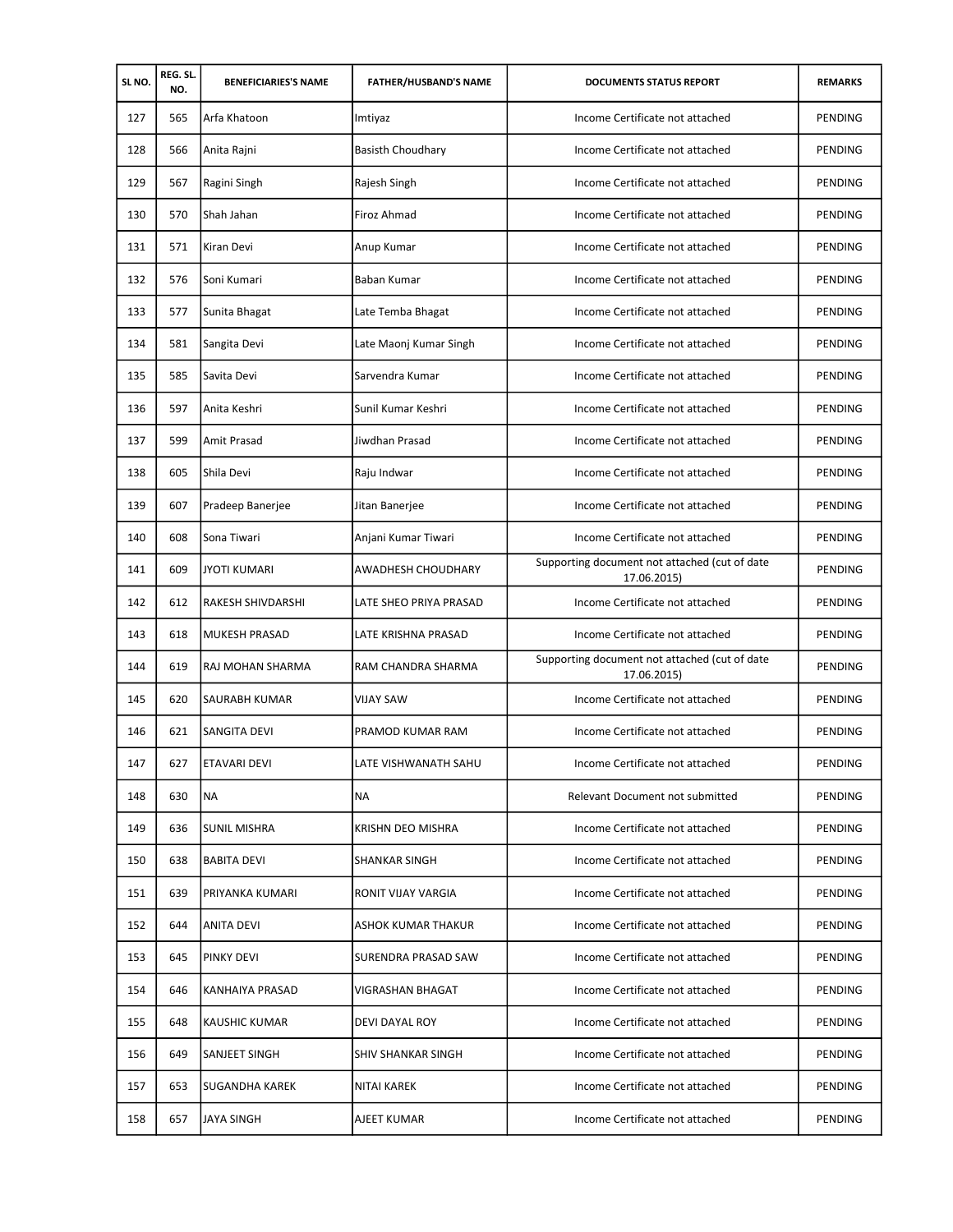| SLNO. | REG. SL.<br>NO. | <b>BENEFICIARIES'S NAME</b> | <b>FATHER/HUSBAND'S NAME</b> | <b>DOCUMENTS STATUS REPORT</b>                                        | <b>REMARKS</b> |
|-------|-----------------|-----------------------------|------------------------------|-----------------------------------------------------------------------|----------------|
| 159   | 660             | ANU KASHYAP                 | <b>MAHENDRA LAL SONI</b>     | Income Certificate not attached                                       | PENDING        |
| 160   | 661             | KHUSBOO KASHYAP             | RAJESH KUMAR                 | Income Certificate not attached                                       | PENDING        |
| 161   | 676             | <b>SUMIT KUMAR SHARMA</b>   | <b>DILIP SHARMA</b>          | Supporting document not attached (cut of date<br>17.06.2015)          | PENDING        |
| 162   | 680             | RAJESH MODAK                | BADAL MODAK                  | Income Certificate not attached                                       | PENDING        |
| 163   | 689             | <b>RESHMA DEVI</b>          | <b>SUNNY RAM</b>             | Income Certificate not attached                                       | PENDING        |
| 164   | 694             | RAVI SHANKAR MAHALI         | LATE KOLHA RAM MAHALI        | Income Certificate not attached                                       | <b>PENDING</b> |
| 165   | 698             | PREM PRAKASH TIRKEY         | <b>GOPAL ORAON</b>           | supporting document not attached (cut of date<br>17.06.2015)          | PENDING        |
| 166   | 704             | REKHA SHARMA                | MAHESH SHARMA                | Income Certificate not attached                                       | PENDING        |
| 167   | 710             | RIZWANA KHATOON             | MD JAHID EQUBAL              | Income Certificate not attached                                       | PENDING        |
| 168   | 711             | <b>SUFI FARHAD</b>          | MD IMTIYAZ AHMAD             | Income Certificate not attached                                       | PENDING        |
| 169   | 712             | <b>ZAHDA KHATUN</b>         | RASHID IQBAL                 | Voter ID not attached                                                 | PENDING        |
| 170   | 713             | <b>RAVI KUMAR</b>           | LATE BHAGIRATH SHARMA        | Supporting document not attached (cut of date<br>17.06.2015)          | PENDING        |
| 171   | 714             | AJAY KUMAR                  | LATE BUDH RAM                | Supporting document not attached (cut of date<br>17.06.2015)          | <b>PENDING</b> |
| 172   | 715             | <b>BHARAT BHUSHAN</b>       | LATE SURENDRA PRASAD         | Document related to RMC Area not attached (cut of date<br>17.06.2015) | PENDING        |
| 173   | 724             | <b>ADITYA ANAND</b>         | NAVIN KUMAR SINGH            | Income Certificate not attached                                       | PENDING        |
| 174   | 725             | KHUSHBOO KUMARI             | RAJIV KUMAR                  | Income Certificate not attached                                       | PENDING        |
| 175   | 726             | POONAM DEVI                 | PAWAN KUMAR                  | Income Certificate not attached                                       | PENDING        |
| 176   | 727             | ANJU SHARMA                 | LATE RAMKOMAL<br>VISHWAKARMA | Voter ID not attached                                                 | PENDING        |
| 177   | 728             | <b>VIKASH TIWARY</b>        | <b>SURESH TIWARY</b>         | Income Certificate not attached                                       | PENDING        |
| 178   | 729             | PRATIMA DEVI                | <b>VIJAY KUMAR SINGH</b>     | Income Certificate not attached                                       | PENDING        |
| 179   | 730             | SANTOSH DEVI SHARMA         | RAJ KUMAR SHARMA             | Income Certificate not attached                                       | PENDING        |
| 180   | 732             | <b>ARVIND KUMAR</b>         | DEVENDRA KUMAR               | Supporting document not attached (cut of date<br>17.06.2015)          | PENDING        |
| 181   | 734             | <b>SAROJINI MINJ</b>        | <b>NEMHAS MINJ</b>           | Income Certificate not attached                                       | PENDING        |
| 182   | 737             | <b>GEETA SINGH</b>          | ABHAY SHANKAR SINGH          | Income Certificate not attached                                       | PENDING        |
| 183   | 738             | <b>JANKI DEVI</b>           | <b>DHANKESHWAR RAM</b>       | Income Certificate not attached                                       | PENDING        |
| 184   | 740             | PRAMOD KUMAR                | <b>GORE LAL PRASAD</b>       | Income Certificate not attached                                       | PENDING        |
| 185   | 745             | NIRMALA DEVI                | SANJAY KUMAR                 | Income Certificate not attached                                       | PENDING        |
| 186   | 746             | <b>ABHA DUBEY</b>           | <b>BINOD KUMAR DUBEY</b>     | Income Certificate not attached                                       | PENDING        |
| 187   | 747             | <b>NA</b>                   | ΝA                           | Relevant Document not submitted                                       | PENDING        |
| 188   | 749             | RITA DEVI                   | ANUP KUMAR SINHA             | Income Certificate not attached                                       | PENDING        |
| 189   | 750             | PRASHANT SETHI              | RAJENDRA KUMAR SETHI         | Income Certificate not attached                                       | PENDING        |
| 190   | 755             | SANJU PRASAD                | <b>BHUPENDRA PRASAD</b>      | Income Certificate not attached                                       | PENDING        |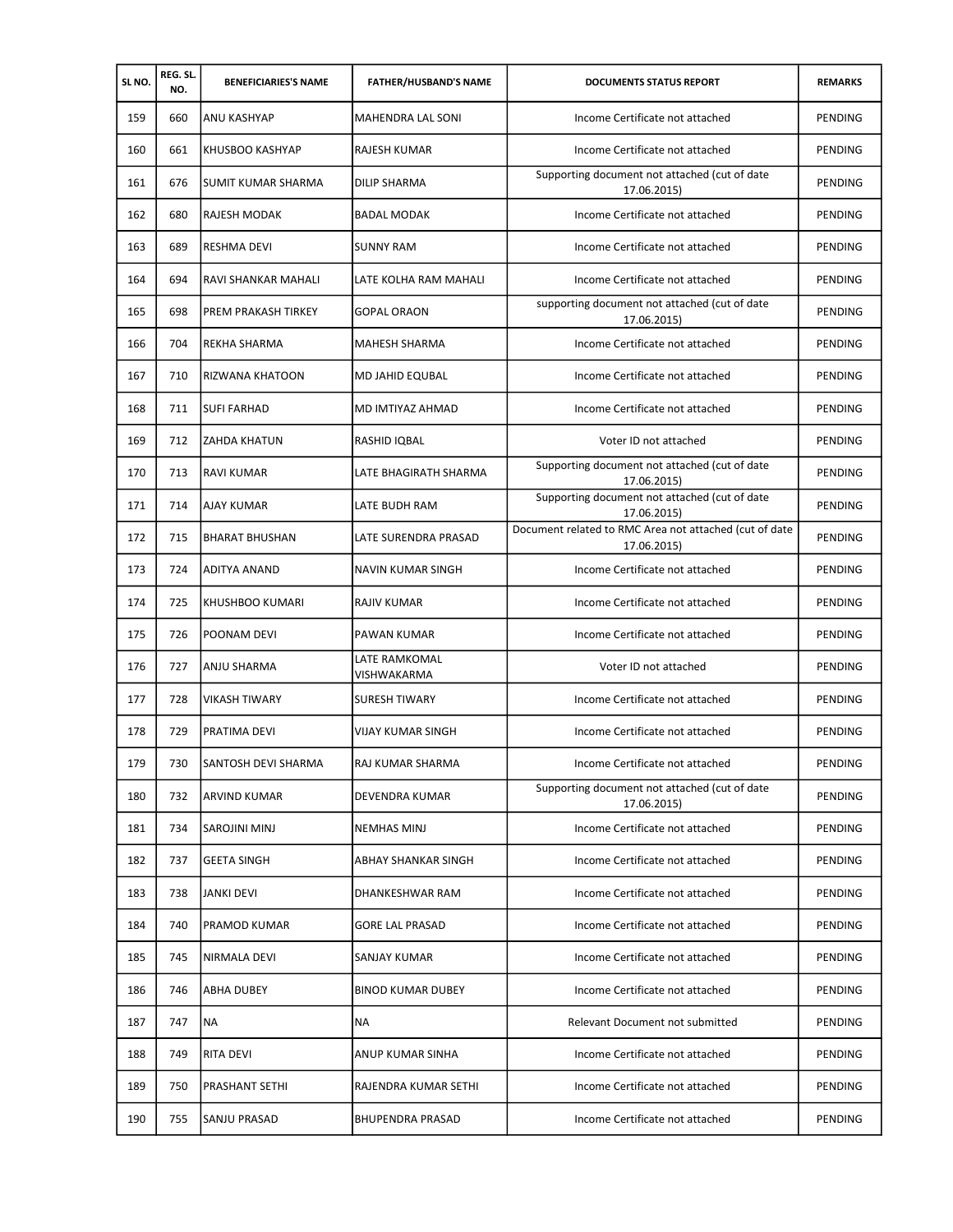| SLNO. | REG. SL.<br>NO. | <b>BENEFICIARIES'S NAME</b> | <b>FATHER/HUSBAND'S NAME</b>       | <b>DOCUMENTS STATUS REPORT</b>                               | <b>REMARKS</b> |
|-------|-----------------|-----------------------------|------------------------------------|--------------------------------------------------------------|----------------|
| 191   | 757             | PRIYANKA KUMARI             | <b>BALMIKI KUMAR</b>               | Income Certificate not attached                              | PENDING        |
| 192   | 762             | SHOBHA SINHA                | <b>VIJAY PRASAD</b>                | Income Certificate not attached                              | PENDING        |
| 193   | 764             | <b>BEENA DEVI JHA</b>       | <b>VIJAY KANT JHA</b>              | Income Certificate not attached                              | PENDING        |
| 194   | 765             | SANGITA DEVI                | LATE SURESH SAHU                   | Income Certificate not attached                              | PENDING        |
| 195   | 770             | <b>RENU KUMARI</b>          | AWADH BIHARI SAHU                  | Supporting document not attached (cut of date<br>17.06.2015) | PENDING        |
| 196   | 771             | <b>VIJAY VERMA</b>          | LATE VISHNU VERMA                  | Income Certificate not attached                              | PENDING        |
| 197   | 775             | <b>SUMAN SURIN</b>          | LATE LUKAS SURIN                   | Income Certificate not attached                              | PENDING        |
| 198   | 776             | <b>SHIKHA DEVI</b>          | SHANKAR VERMA                      | Income Certificate not attached                              | PENDING        |
| 199   | 780             | AJAY KUMAR GOSHWAMY         | LATE RAM NARESH<br><b>GOSHWAMY</b> | Voter ID not attached                                        | <b>PENDING</b> |
| 200   | 786             | ANJALI PANDEY               | AKHILESH PANDEY                    | Supporting document not attached (cut of date<br>17.06.2015) | PENDING        |
| 201   | 788             | <b>RUPA GHOSH</b>           | RAJKUMAR GHOSH                     | Voter ID not attached                                        | PENDING        |
| 202   | 789             | <b>PINKI DEVI</b>           | DILIP KUMAR SAHU                   | Income Certificate not attached                              | PENDING        |
| 203   | 791             | <b>KAUSHALIYA DEVI</b>      | <b>UDHAB MAHTO</b>                 | Income Certificate not attached                              | PENDING        |
| 204   | 792             | <b>AJAB NATH SINGH</b>      | <b>CHANDRAKET SINGH</b>            | Income Certificate not attached                              | PENDING        |
| 205   | 793             | <b>BABY DEVI</b>            | LATE MUNNA PRASAD                  | Income Certificate not attached                              | PENDING        |
| 206   | 794             | <b>NARANTI DEVI</b>         | <b>BHARAT PRASAD SAW</b>           | Income Certificate not attached                              | PENDING        |
| 207   | 795             | SWATI BAKSHI                | PANKAJ KUMAR                       | Income Certificate not attached                              | PENDING        |
| 208   | 796             | <b>JUNAID ALAM</b>          | SIRAJUDDIN                         | Income Certificate not attached                              | PENDING        |
| 209   | 797             | <b>BANAJA KUMAR SWAIN</b>   | <b>NATABAR SWAIN</b>               | Income Certificate not attached                              | PENDING        |
| 210   | 801             | <b>SEEMA SHARMA</b>         | <b>MAHESH SHARMA</b>               | Supporting document not attached (cut of date<br>17.06.2015) | PENDING        |
| 211   | 802             | RESHMI DEVI                 | LATE CHANDESHWAR PRASAD            | Income Certificate not attached                              | PENDING        |
| 212   | 803             | <b>VIDYA SAGAR PATHAK</b>   | AWADH KISHOR PATHAK                | Income Certificate not attached                              | PENDING        |
| 213   | 812             | <b>BALI RAM RAI</b>         | LATE CHANDRA DEV RAI               | Income Certificate not attached                              | <b>PENDING</b> |
| 214   | 814             | <b>JITENDRA KUMAR</b>       | <b>UMESH PRASAD</b>                | Income Certificate not attached                              | PENDING        |
| 215   | 815             | <b>PUJA ORAON</b>           | LATE BHIM ORAON                    | Supporting document not attached (cut of date<br>17.06.2015) | PENDING        |
| 216   | 816             | ANNU TIGGA                  | LATE BHIM ORAON                    | Income Certificate not attached                              | PENDING        |
| 217   | 819             | MONIKA KUMARI               | KAUSHAL ANAND                      | Address & date not entered in Voter ID                       | PENDING        |
| 218   | 823             | VEERANGNA KUMARI            | MOHAMMAD SHAMSHAD<br>ALAM          | Voter ID not attached                                        | PENDING        |
| 219   | 827             | PURNIMA SINHA               | JEETENDRA KUMAR                    | Income Certificate not attached                              | PENDING        |
| 220   | 828             | AMRENDRA KUMAR              | RAM LAKHAN PRASAD                  | Income Certificate not attached                              | PENDING        |
| 221   | 829             | <b>DEVENDRA PRASAD</b>      | LATE KISHUN PRASAD                 | Supporting document not attached (cut of date<br>17.06.2015) | PENDING        |
| 222   | 831             | <b>AMRITA SINHA</b>         | ASHWANI KUMAR SINHA                | Income Certificate not attached                              | PENDING        |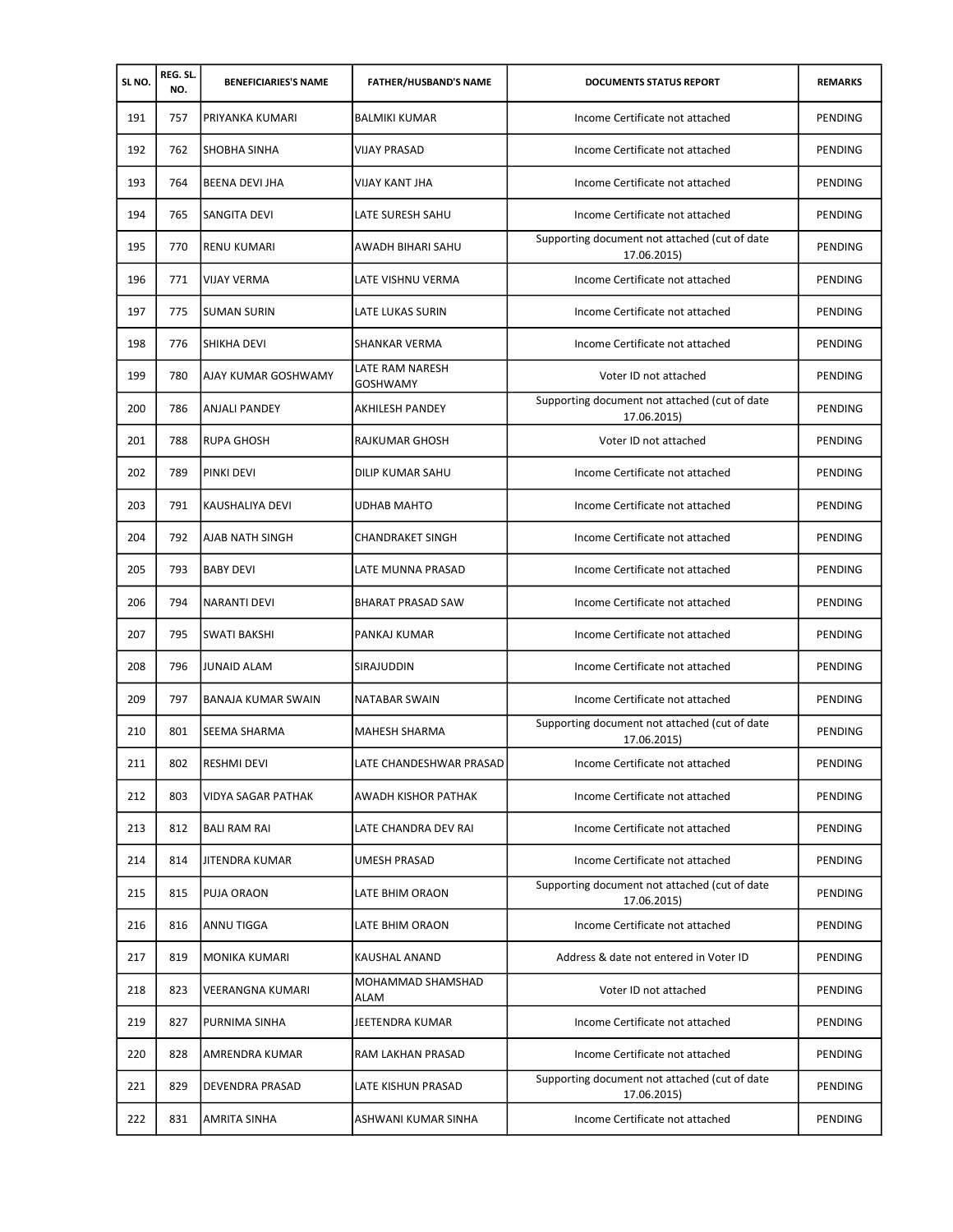| SLNO. | REG. SL.<br>NO. | <b>BENEFICIARIES'S NAME</b>            | <b>FATHER/HUSBAND'S NAME</b>               | <b>DOCUMENTS STATUS REPORT</b>                               | <b>REMARKS</b> |
|-------|-----------------|----------------------------------------|--------------------------------------------|--------------------------------------------------------------|----------------|
| 223   | 832             | <b>REKHA DEVI</b>                      | <b>UMESH PRASAD</b>                        | Income Certificate not attached                              | PENDING        |
| 224   | 833             | AMIT KUMAR SINHA                       | ASHWANI KUMAR SINHA                        | Income Certificate not attached                              | PENDING        |
| 225   | 836             | <b>ROSHNI TIRKEY</b>                   | SANDEEP ORAON                              | Income Certificate not attached                              | PENDING        |
| 226   | 844             | SATYENDRA NARAYAN SINGH FOUJDAR PRASAD |                                            | Income Certificate not attached                              | PENDING        |
| 227   | 847             | <b>NEHA DEVI</b>                       | DILIP KUMAR MAHTO                          | Income Certificate not attached                              | PENDING        |
| 228   | 850             | RAJESH KUMAR SINGH                     | LATE SHYAM BIHARI SINGH                    | Income Certificate not attached                              | PENDING        |
| 229   | 851             | PREM PRADHAN                           | RAJU PRADHAN                               | Supporting document not attached (cut of date<br>17.06.2015) | PENDING        |
| 230   | 852             | <b>JASBIR SINGH</b>                    | DILIP DUTT SINGH                           | Income Certificate not attached                              | PENDING        |
| 231   | 854             | <b>SUJAY PAUL</b>                      | <b>MAKHAN CHANDRA PAUL</b>                 | Income Certificate not attached                              | PENDING        |
| 232   | 855             | <b>MALTI DEVI</b>                      | KARAM CHAND GANJHU                         | Income Certificate not attached                              | PENDING        |
| 233   | 857             | KAULESHWAR PASAVAN                     | SURESH PASAVAN                             | Income Certificate not attached                              | PENDING        |
| 234   | 858             | <b>PRAFUL KUMAR SINGH</b>              | JITAN SINGH                                | Income Certificate not attached                              | PENDING        |
| 235   | 859             | <b>RITA DEVI</b>                       | MRITUNJAY KUMAR SINGH                      | Income Certificate not attached                              | PENDING        |
| 236   | 863             | RANJIT KUMAR SINGH                     | LATE DHANESHWAR PRASAD<br><b>SINGH</b>     | Income Certificate not attached                              | PENDING        |
| 237   | 864             | KUNAL KISHOR VERMA                     | LATE ASHOK KUMAR                           | Income Certificate not attached                              | PENDING        |
| 238   | 865             | AMIT KUMAR VERMA                       | LALJI MEHTA                                | Supporting document not attached (cut of date<br>17.06.2015) | PENDING        |
| 239   | 867             | RUDHA DEVI                             | DAYANAND PRASAD                            | Supporting document not attached (cut of date<br>17.06.2015) | PENDING        |
| 240   | 874             | <b>SEEMA GUPTA</b>                     | <b>BINAY KUMAR</b>                         | Income Certificate not attached                              | <b>PENDING</b> |
| 241   | 875             | <b>SHANTI DEVI</b>                     | LALAN JI SAH                               | Income Certificate not attached                              | PENDING        |
| 242   | 876             | <b>SHEELA</b>                          | <b>MANOJ KUMAR</b>                         | Income Certificate not attached                              | <b>PENDING</b> |
| 243   | 877             | RANJEET KUMAR CHOUBEY                  | <b>LATE SATAYNARAYAN</b><br><b>CHOUBEY</b> | Income Certificate not attached                              | PENDING        |
| 244   | 879             | <b>KAMLA DEVI</b>                      | PARAS MAHLI                                | Income Certificate not attached                              | PENDING        |
| 245   | 886             | <b>SARITA DEVI</b>                     | <b>HIRALAL YADAV</b>                       | Income Certificate not attached                              | PENDING        |
| 246   | 888             | SHASHI BHUSHAN SINGH                   | KISHUN DEV SINGH                           | Income Certificate not attached                              | PENDING        |
| 247   | 890             | <b>BINOD KUMAR SHARMA</b>              | LATE RAM PRAVESH SHARMA                    | Income Certificate not attached                              | PENDING        |
| 248   | 891             | KUMARI KARUNA GUPTA                    | <b>RISHI KUMAR</b>                         | Income Certificate not attached                              | PENDING        |
| 249   | 892             | <b>BAIBI DEVI</b>                      | <b>SUNIL KUMAR</b>                         | Income Certificate not attached                              | PENDING        |
| 250   | 893             | PRADEEP RAY                            | LATE MOHNI SHARAN RAY                      | Income Certificate not attached                              | PENDING        |
| 251   | 895             | SHREENEWAS GUPTA                       | LATE KARESH SAV                            | Income Certificate not attached                              | PENDING        |
| 252   | 897             | MADHURI SHARMA                         | NIRAJ KUMAR SHARMA                         | Supporting document not attached (cut of date<br>17.06.2015) | PENDING        |
| 253   | 898             | SAMUEL MASIH                           | RASHID MASIH                               | Income Certificate not attached                              | PENDING        |
| 254   | 907             | <b>GEETA TOPPO</b>                     | LATE ALFRED TOPPO                          | Income Certificate not attached                              | PENDING        |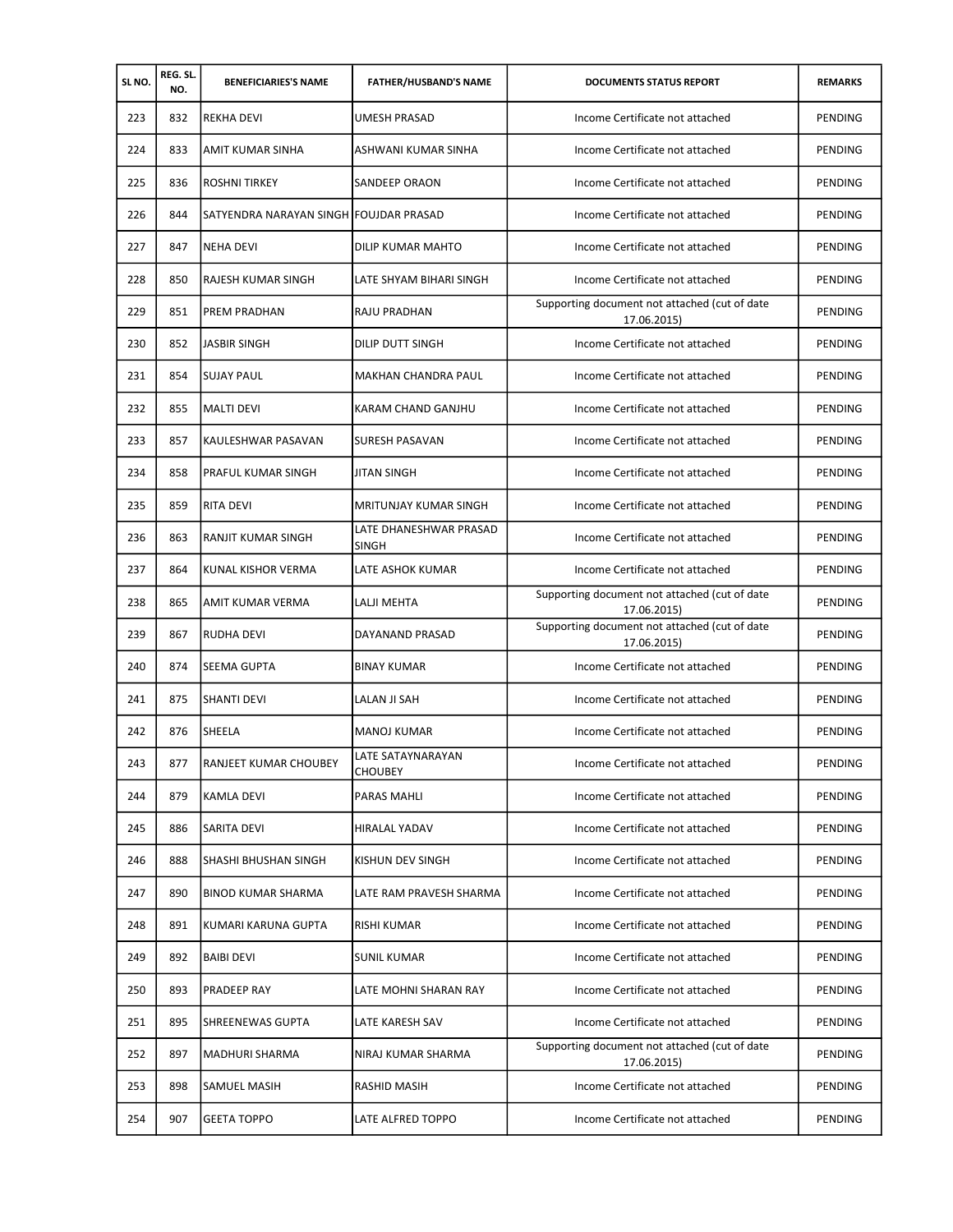| SLNO. | REG. SL.<br>NO. | <b>BENEFICIARIES'S NAME</b> | <b>FATHER/HUSBAND'S NAME</b>               | <b>DOCUMENTS STATUS REPORT</b>                                                                 | <b>REMARKS</b> |
|-------|-----------------|-----------------------------|--------------------------------------------|------------------------------------------------------------------------------------------------|----------------|
| 255   | 908             | SANTOSH TIWARI              | SHIV NARAYAN TIWARI                        | Income Certificate not attached                                                                | PENDING        |
| 256   | 909             | NAWNEET KUMAR PANJIYAR      | ABHAY KUMAR PANJIYAR                       | Voter ID not attached                                                                          | PENDING        |
| 257   | 910             | <b>AMARNATH GHOSH</b>       | ROHINI GHOSH                               | Supporting document not attached (cut of date<br>17.06.2015)                                   | PENDING        |
| 258   | 911             | PARWATI DEVI                | <b>LATE BADRI PRASAD</b><br><b>AGARWAL</b> | Income Certificate not attached                                                                | PENDING        |
| 259   | 914             | <b>Babita Devi</b>          | Late Raju Kant Verma                       | Income Certificate not attached                                                                | <b>PENDING</b> |
| 260   | 915             | Purnima Devi                | Santosh Baraik                             | Supporting document not attached (cut of date<br>17.06.2015) & Income Certificate not attached | PENDING        |
| 261   | 916             | Anjana Kujur                | Bonifas Kujur                              | Income Certificate not attached                                                                | PENDING        |
| 262   | 919             | Ansh Kumar                  | Ram Sewak Singh                            | Income Certificate not attached                                                                | PENDING        |
| 263   | 922             | Mukesh Vijay Vargiya        | Late Narayan Prasad Vijay<br>Vargia        | Income Certificate not attached                                                                | PENDING        |
| 264   | 923             | Raju Rajak                  | Shambhu Rajak                              | Old Income Certificated attached                                                               | PENDING        |
| 265   | 924             | Mukesh Kumar                | Rohan Lal Sharma                           | Income Certificate not attached                                                                | <b>PENDING</b> |
| 266   | 925             | Sudha Devi                  | Birendra Singh                             | Voter ID, cut of date 17.06.2015                                                               | PENDING        |
| 267   | 929             | Gyan Shikha                 | Kamlesh Kumar                              | Income Certificate not attached                                                                | PENDING        |
| 268   | 930             | Rinki Devi                  | Awdhesh Ray                                | Income Certificate not attached                                                                | PENDING        |
| 269   | 933             | Sumitra Devi                | Shatru Nayak                               | Income Certificate not attached                                                                | PENDING        |
| 270   | 937             | Subhash Tanti               | Late Hango Tanti                           | Income Certificate not attached                                                                | PENDING        |
| 271   | 938             | Usha Giri                   | Kameshwar Giri                             | Income Certificate not attached                                                                | PENDING        |
| 272   | 939             | Kaushiki Giri               | Om Prakash Mishra                          | Income Certificate not attached                                                                | PENDING        |
| 273   | 941             | Sant Kumar Sahu             | Late Mahesh Sahu                           | Income Certificate not attached                                                                | PENDING        |
| 274   | 942             | Md Asif                     | Late Abdul Khaliak                         | Income Certificate not attached                                                                | PENDING        |
| 275   | 943             | Uma Devi                    | Om Prakash Sahu                            | Income Certificate not attached                                                                | PENDING        |
| 276   | 946             | Manoj Kumar Prajapati       | Shyam Kishore                              | Income Certificate not attached                                                                | PENDING        |
| 277   | 948             | Chanda Devi                 | Ashok Kumaar Mishra                        | Income Certificate not attached                                                                | PENDING        |
| 278   | 949             | Sandhya Devi                | Santosh Tiwari                             | Income Certificate not attached                                                                | PENDING        |
| 279   | 950             | Abhishek Kumar Mishra       | Ashok Kumaar Mishra                        | Income Certificate not attached                                                                | PENDING        |
| 280   | 951             | Narendra Kumar Verma        | Late Jagdish Prasad Verma                  | Income Certificate not attached                                                                | PENDING        |
| 281   | 960             | Ravi Shankar Kumar Soni     | Shyam Sunder Prasad Soni                   | Income Certificate not attached                                                                | PENDING        |
| 282   | 963             | Laxmi Tiwari                | Late Arun Kumar Tiwari                     | Income Certificate not attached                                                                | PENDING        |
| 283   | 968             | Shankar Pandey              | Late Ram Keshwar Pandey                    | Supporting document not attached (cut of date<br>17.06.2015)                                   | PENDING        |
| 284   | 970             | Sanjay Kumar                | Satya Narayan Tiwari                       | Income Certificate not attached                                                                | PENDING        |
| 285   | 972             | Satyawati Pandey            | Anil Kumar Pandey                          | Supporting document not attached (cut of date<br>17.06.2015)                                   | PENDING        |
| 286   | 974             | Shobha Kumari               | Om Prakash Dwivedi                         | Supporting document not attached (cut of date<br>17.06.2015)                                   | PENDING        |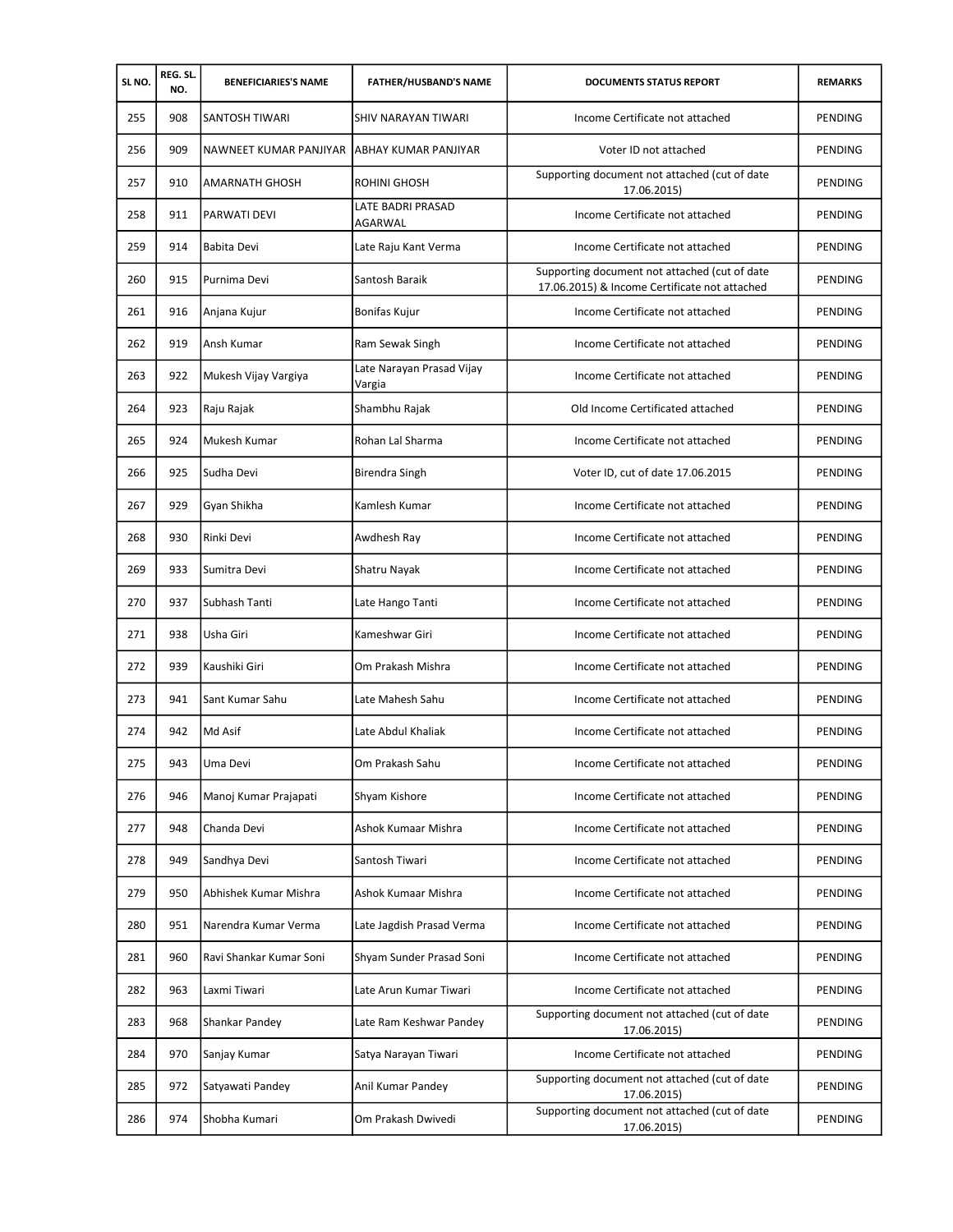| SLNO. | REG. SL.<br>NO. | <b>BENEFICIARIES'S NAME</b> | <b>FATHER/HUSBAND'S NAME</b> | <b>DOCUMENTS STATUS REPORT</b>                                                                 | <b>REMARKS</b> |
|-------|-----------------|-----------------------------|------------------------------|------------------------------------------------------------------------------------------------|----------------|
| 287   | 976             | Sujeet Kumar Ranjan         | Saryu Thakur                 | Income Certificate not attached                                                                | <b>PENDING</b> |
| 288   | 977             | Ashiya Parween              | Md Hamid                     | Income Certificate not attached                                                                | PENDING        |
| 289   | 978             | Babloo Ram                  | <b>Mukhlal Ram</b>           | Income Certificate not attached                                                                | PENDING        |
| 290   | 979             | Rina Devi                   | Mahesh Chandra Das           | Income Certificate not attached                                                                | PENDING        |
| 291   | 981             | Ram Shankar Prasad Singh    | Late Ganga Singh             | Income Certificate not attached                                                                | PENDING        |
| 292   | 982             | Fulpari Devi                | <b>Ram Shankar Prasad</b>    | Income Certificate not attached                                                                | PENDING        |
| 293   | 983             | Sujit Kumar                 | Ram Shankar Prasad Singh     | Income Certificate not attached                                                                | PENDING        |
| 294   | 984             | Surendra KumarSharma        | Ram Rupsharma                | Voter ID, cut of date 17.06.2015                                                               | PENDING        |
| 295   | 987             | Brij Mohan Singh            | <b>Bhuneshwar Singh</b>      | Income Certificate not attached                                                                | PENDING        |
| 296   | 993             | Suraj Kumar                 | Late Mahendra Prasad         | Income Certificate not attached                                                                | PENDING        |
| 297   | 994             | Sumit Kumar                 | Nagendra Singh               | Income Certificate not attached                                                                | PENDING        |
| 298   | 995             | Usha Tara Khakha            | Sunny Khakha                 | Income Certificate not attached                                                                | PENDING        |
| 299   | 996             | Reshmi Kerketta             | <b>Melcome Fraras</b>        | Voter ID, cut of date 17.06.2015 and Income Certificate<br>not attached                        | PENDING        |
| 300   | 1004            | Rekha Devi                  | Shiv Nishad                  | Income Certificate not attached                                                                | PENDING        |
| 301   | 1005            | Amit Kishore                | Anil Kumar Lal Das           | Supporting document not attached (cut of date<br>17.06.2015)                                   | PENDING        |
| 302   | 1008            | Pinki Devi                  | Virendra Singh               | Income Certificate not attached                                                                | PENDING        |
| 303   | 1009            | Sidheshwar Ojha             | Late Narayan Ojha            | Income Certificate not attached                                                                | PENDING        |
| 304   | 1010            | Nand Kishor Prasad          | Ram Bhajan Prasad            | Supporting document not attached (cut of date<br>17.06.2015)                                   | PENDING        |
| 305   | 1011            | Suraj Kumar Das             | <b>Bisun Dev Das</b>         | Income Certificate not attached                                                                | PENDING        |
| 306   | 1012            | Vineeta Devi                | Jhulan Prasad                | Supporting document not attached (cut of date<br>17.06.2015) & Income Certificate not attached | <b>PENDING</b> |
| 307   | 1013            | Rekha Singh                 | Santosh Kumar Singh          | Voter ID, cut of date 17.06.2015 and Income Certificate<br>not attached                        | PENDING        |
| 308   | 1018            | Praduman Kumar              | Ram BalakMahto               | Voter ID, cut of date 17.06.2015 and Income Certificate<br>not attached                        | PENDING        |
| 309   | 1019            | Poonam Devi                 | <b>Basant Kumar</b>          | Income Certificate not attached                                                                | PENDING        |
| 310   | 1021            | Shishir Kumar               | Ashanand Thakur              | Document related to RMC Area not attached (cut of date<br>17.06.2015)                          | PENDING        |
| 311   | 1025            | Rabi Shekhar Sharan         | Late Kailash Pati Prasad     | Voter ID, cut of date 17.06.2015                                                               | <b>PENDING</b> |
| 312   | 1026            | Santosh Kumar               | Lal Bahadur Singh            | Income Certificate not attached                                                                | PENDING        |
| 313   | 1027            | Rinku Devi                  | <b>Binod Yadav</b>           | Income Certificate not attached                                                                | PENDING        |
| 314   | 1028            | Chandrawati Devi            | Sanjay Yadav                 | Income Certificate not attached                                                                | PENDING        |
| 315   | 1029            | Sanjay Ratna                | Late G.N. Pathak             | Voter ID, cut of date 17.06.2015 and Income Certificate<br>not attached                        | PENDING        |
| 316   | 1031            | Rima Khalho                 | Dahru Khalkho                | Income Certificate not attached                                                                | PENDING        |
| 317   | 1032            | Ranjeet Kumar               | Satyendra Singh              | Supporting document not attached (cut of date<br>17.06.2015)                                   | PENDING        |
| 318   | 1033            | Pramod Kumar Kapariya       | Nageshwar Kapariya           | Income Certificate not attached                                                                | PENDING        |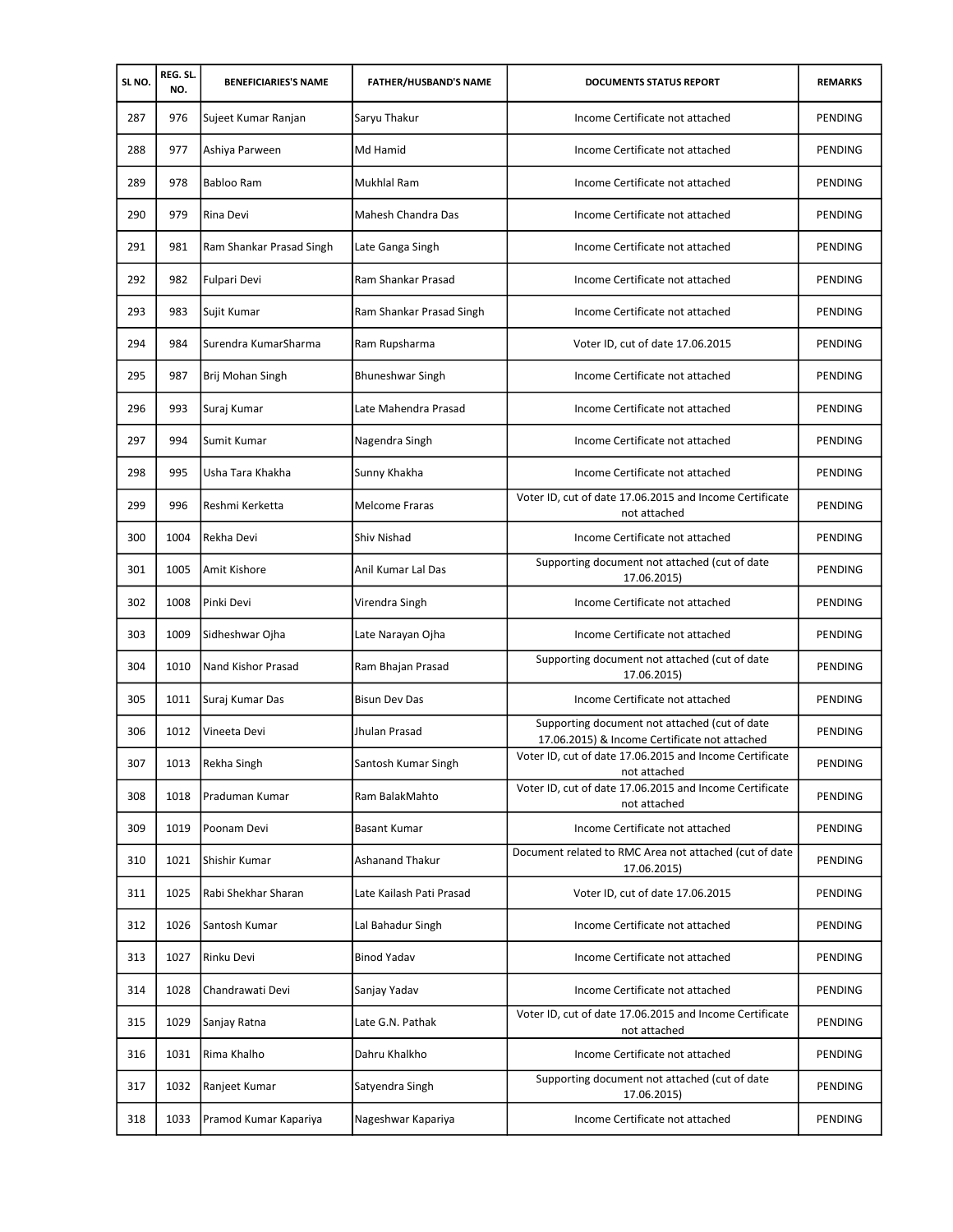| SLNO. | REG. SL.<br>NO. | <b>BENEFICIARIES'S NAME</b> | <b>FATHER/HUSBAND'S NAME</b> | <b>DOCUMENTS STATUS REPORT</b>                                                                 | <b>REMARKS</b> |
|-------|-----------------|-----------------------------|------------------------------|------------------------------------------------------------------------------------------------|----------------|
| 319   | 1035            | Rikta Chakraborty           | Kama Kant Chakraborty        | Income Certificate not attached                                                                | PENDING        |
| 320   | 1037            | Anjani Srivastava           | Sujit Kumar                  | Income Certificate not attached                                                                | PENDING        |
| 321   | 1039            | Lal Babu Sharma             | Late Shiv Dayal Sharma       | Income Certificate not attached                                                                | PENDING        |
| 322   | 1044            | Amrita Kumari               | Jayant Bhadwaj               | Income Certificate not attached                                                                | PENDING        |
| 323   | 1045            | Chandrawati kuamri          | Dhaarmendra Kumar Prasad     | Income Certificate not attached                                                                | PENDING        |
| 324   | 1047            | Lila Devi                   | Dinesh Sah                   | Income Certificate not attached                                                                | PENDING        |
| 325   | 1048            | Rohni Devi                  | Late Kali Lohra              | Income Certificate not attached                                                                | PENDING        |
| 326   | 1049            | Dukhani Devi                | Birsha Lohra                 | Income Certificate not attached                                                                | PENDING        |
| 327   | 1050            | Reena Malhotra              | Binay Kumar Malhotra         | Income Certificate not attached                                                                | PENDING        |
| 328   | 1055            | Rina Devi                   | Rajesh Kumar Chaurasiya      | Address not entered in voter ID                                                                | PENDING        |
| 329   | 1057            | Monika Kumari Chourasiya    | <b>Binod Kumar</b>           | Income Certificate not attached                                                                | PENDING        |
| 330   | 1058            | Amar Nath Giri              | Suresh Giri                  | Income Certificate not attached                                                                | PENDING        |
| 331   | 1060            | ParshuramMandal             | Late Jagadish Mandal         | Voter ID, cut of date 17.06.2015 and Income Certificate<br>not attached                        | PENDING        |
| 332   | 1062            | Riya Kumari                 | PrahladPrasad                | Income Certificate not attached                                                                | <b>PENDING</b> |
| 333   | 1063            | Aksharesh                   | Ranjan Kumar Jha             | Voter ID, cut of date 17.06.2015 and Income Certificate<br>not attached                        | PENDING        |
| 334   | 1069            | Rashmi Kumari               | <b>BHARAT PRASAD SINGH</b>   | Supporting document not attached (cut of date<br>17.06.2015)                                   | PENDING        |
| 335   | 1070            | Birendra Kumar              | Dashrath Prasad              | Income Certificate not attached                                                                | PENDING        |
| 336   | 1071            | Gyanendra Kumar             | Dashrath Prasad              | Income Certificate not attached                                                                | PENDING        |
| 337   | 1078            | Amit Kumar Verma            | NIRANJAN VERMA               | Supporting document not attached (cut of date<br>17.06.2015)                                   | PENDING        |
| 338   | 1079            | GovindDubey                 | <b>SHEO KUMAR DUBEY</b>      | Voter ID and Income Certificate not attached                                                   | PENDING        |
| 339   | 1080            | Gaitree Dubey               | SHEO KUMAR DUBEY             | Voter ID and Income Certificate not attached                                                   | PENDING        |
| 340   | 1081            | Hrishikesh Dubey            | <b>SHEO KUMAR DUBEY</b>      | Voter ID and Income Certificate not attached                                                   | PENDING        |
| 341   | 1082            | Ram Dubey                   | SHEO KUMAR DUBEY             | Voter ID and Income Certificate not attached                                                   | PENDING        |
| 342   | 1086            | Shashikant Das              | <b>BASANT KUMAR DAS</b>      | Income Certificate not attached                                                                | PENDING        |
| 343   | 1088            | Sanjay Kumar Karan          | Mahesh Kumar Karan           | Income Certificate not attached                                                                | PENDING        |
| 344   | 1089            | Sonu Kumar Gupta            | Balkaswar Gupta              | Income Certificate not attached                                                                | PENDING        |
| 345   | 1090            | Sunita Devi                 | LATE SANJU LOHRA             | Voter ID, cut of date 17.06.2015                                                               | PENDING        |
| 346   | 1094            | Raju Balmiki                | Sohan Lal Balmiki            | Income Certificate not attached                                                                | PENDING        |
| 347   | 1097            | Sapna Kumari                | RAHUL KUMAR SINGH            | Supporting document not attached (cut of date<br>17.06.2015) & Income Certificate not attached | PENDING        |
| 348   | 1100            | Satyendra Kumar Agarwal     | Late Uttam chandra Agarwal   | Income Certificate not attached                                                                | PENDING        |
| 349   | 1102            | Hemant Kumar Singh          | Late Ramadhar Singh          | Income Certificate not attached                                                                | PENDING        |
| 350   | 1104            | Juhi Sinha                  | Kartik Prasad                | Income Certificate not attached                                                                | PENDING        |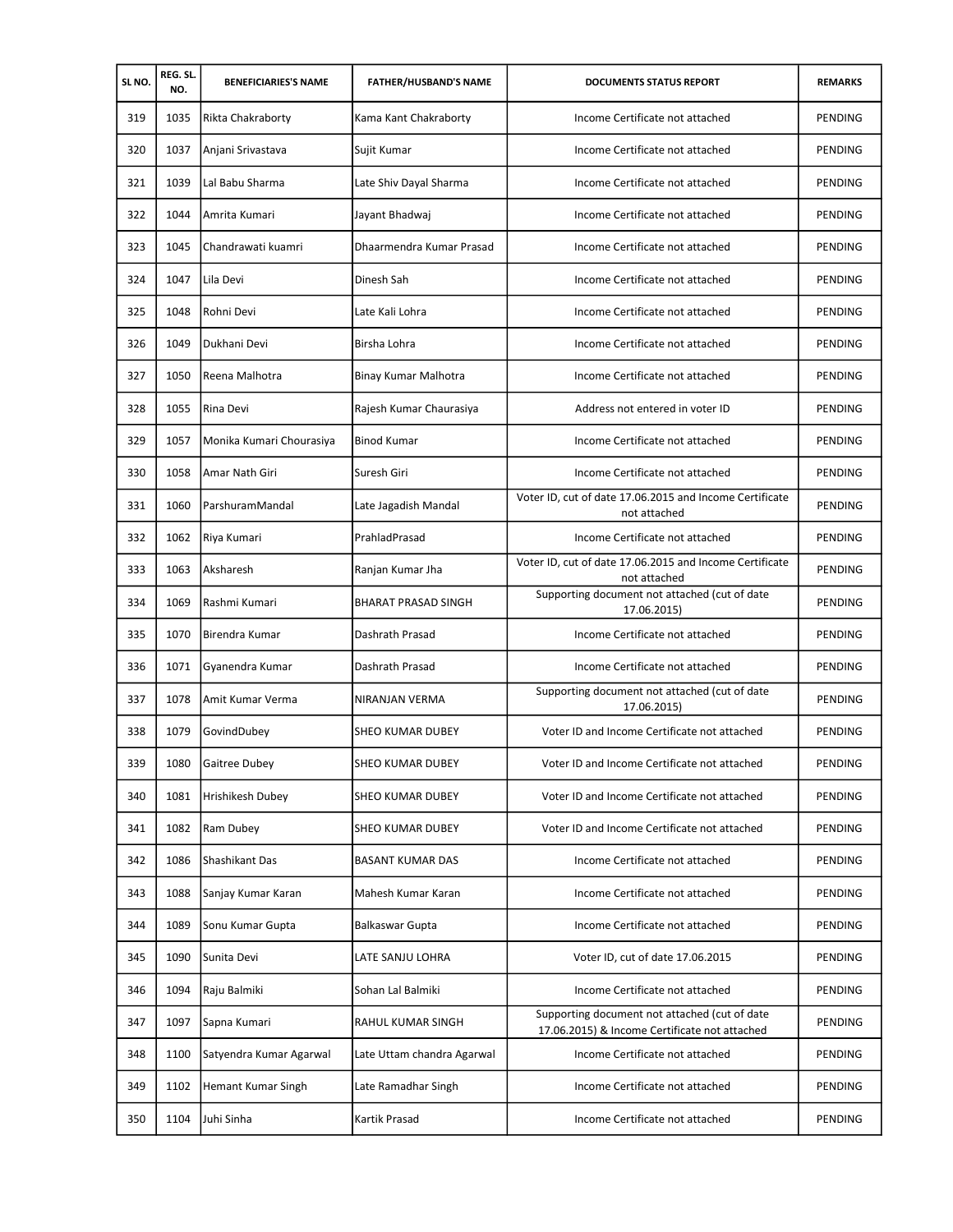| SLNO. | REG. SL.<br>NO. | <b>BENEFICIARIES'S NAME</b> | <b>FATHER/HUSBAND'S NAME</b>    | <b>DOCUMENTS STATUS REPORT</b>                               | <b>REMARKS</b> |
|-------|-----------------|-----------------------------|---------------------------------|--------------------------------------------------------------|----------------|
| 351   | 1105            | Sunil Kumar Singh           | <b>B,N Singh</b>                | Valid Voter ID & Income Certificate not attached             | PENDING        |
| 352   | 1106            | Anulal Karmali              | Late Mohan Karmali              | Income Certificate not attached                              | PENDING        |
| 353   | 1107            | Vandana Gupta               | Sanjay Kumar Gupta              | Income Certificate not attached                              | PENDING        |
| 354   | 1108            | Mina Devi                   | Ram Nandan Prasad               | Income Certificate not attached                              | PENDING        |
| 355   | 1109            | Binod Kapariya              | Nageshwar Kapariya              | Income Certificate not attached                              | PENDING        |
| 356   | 1110            | Shagufta Bano               | Aftab Ahmad                     | Income Certificate not attached                              | <b>PENDING</b> |
| 357   | 1112            | Soni Kumari Ravi            | <b>Binod Kumar</b>              | Voter ID, cut of date 17.06.2015                             | PENDING        |
| 358   | 1113            | Mani Mala Singh             | Dhruba Kumar                    | Income Certificate not attached                              | PENDING        |
| 359   | 1114            | <b>Mantu Prasad</b>         | Jairam Prasad                   | Income Certificate not attached                              | PENDING        |
| 360   | 1117            | Jyoti Mala                  | Sandeep Kumar                   | Supporting document not attached (cut of date<br>17.06.2015) | PENDING        |
| 361   | 1118            | Anjali Dubey                | Ashwani kumar Dubey             | Income Certificate not attached                              | PENDING        |
| 362   | 1119            | Rajendra Kumar Singh        | Late Bhagat Prasad Singh        | Income Certificate not attached                              | PENDING        |
| 363   | 1122            | Yasoda Devi                 | Pradeep Ram                     | Voter ID and Income Certificate not attached                 | PENDING        |
| 364   | 1123            | Ajay Nayak                  | Kallu Nayak                     | Voter ID and Income Certificate not attached                 | PENDING        |
| 365   | 1125            | Indu Ben                    | Nitesh Gujrati                  | Income Certificate not attached                              | PENDING        |
| 366   | 1132            | Kumari Munmun Paramarik     | LATE VIJAY KRISHNA<br>PARAMARIK | Voter ID and Income Certificate not attached                 | PENDING        |
| 367   | 1133            | Ravi Prasad                 | <b>MAEHS PRASAD</b>             | Income Certificate not attached                              | PENDING        |
| 368   | 1137            | Shailendra Singh            | LATE HANSRAJ SINGH              | Income Certificate not attached                              | PENDING        |
| 369   | 1138            | Abodh Kumar                 | <b>NAVAL KISHOR PRASAD</b>      | Voter ID and Income Certificate not attached                 | PENDING        |
| 370   | 1139            | <b>Tarannum Bano</b>        | <b>MD SAYEED</b>                | Income Certificate not attached                              | PENDING        |
| 371   | 1142            | Urmila Devi                 | LATE SHIV NARAYAN SINGH         | Income Certificate not attached                              | PENDING        |
| 372   | 1143            | Nand Lal Thakur             | <b>HARICHANDRA THAKUR</b>       | Income Certificate not attached                              | PENDING        |
| 373   | 1144            | Anu Vermaaa                 | <b>ARUN PRASAD</b>              | Income Certificate not attached                              | PENDING        |
| 374   | 1145            | Amrendra Kumar Rav          | SHYAM KISHOR RAI                | Income Certificate not attached                              | PENDING        |
| 375   | 1146            | Satya Bihar                 | RAM VRIKSHA MAHATO              | Income Certificate not attached                              | PENDING        |
| 376   | 1147            | Priyanka SIngh              | <b>INDRAJEET ROY</b>            | Income Certificate not attached                              | PENDING        |
| 377   | 1152            | <b>Balram Tiwari</b>        | LATE KESHO TIWARY               | Income Certificate not attached                              | PENDING        |
| 378   | 1153            | Satyendra Tiwari            | <b>KESHO TIWARY</b>             | Income Certificate not attached                              | PENDING        |
| 379   | 1154            | Anuj Kumar pandey           | LATE UMA SHANKAR PANDEY         | Voter ID, cut of date 17.06.2015                             | PENDING        |
| 380   | 1155            | Nitesh Kumar                | LATE PRABHU NATH<br>CHOUDHARY   | Income Certificate not attached                              | PENDING        |
| 381   | 1158            | Kumkum Srivastava           | SHATRUDHAN PRASAD<br>SRIVASTAVA | Income Certificate not attached                              | PENDING        |
| 382   | 1159            | Bittu Kumar                 | RAMANADN PRASAD SINGH           | Income Certificate not attached                              | PENDING        |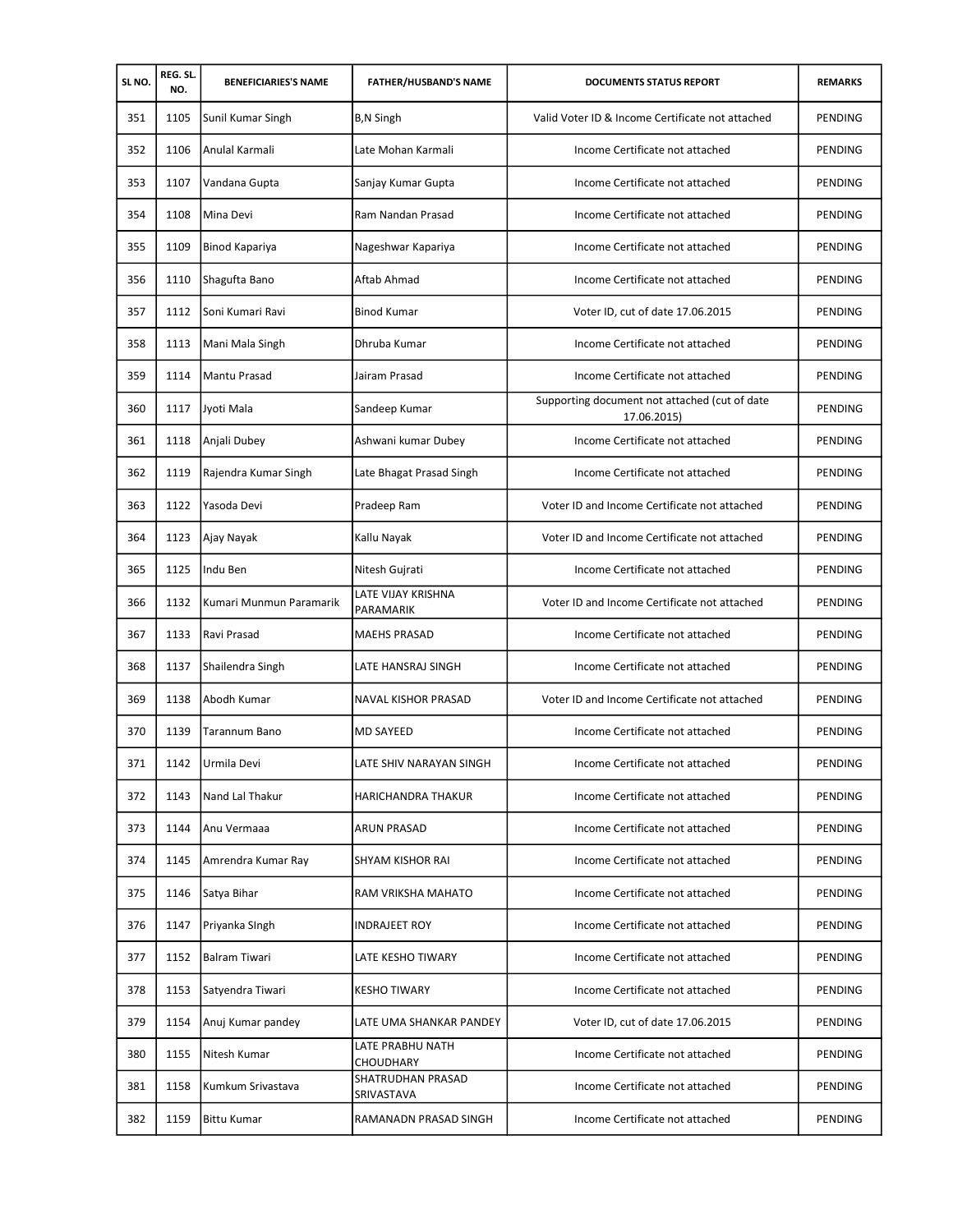| SLNO. | REG. SL.<br>NO. | <b>BENEFICIARIES'S NAME</b> | <b>FATHER/HUSBAND'S NAME</b> | <b>DOCUMENTS STATUS REPORT</b>                                                                 | <b>REMARKS</b> |
|-------|-----------------|-----------------------------|------------------------------|------------------------------------------------------------------------------------------------|----------------|
| 383   | 1161            | Sandeep Kumar               | <b>VISHWANATH PRASAD</b>     | Income Certificate not attached                                                                | <b>PENDING</b> |
| 384   | 1166            | Lushi Rani                  | ASHOK KUMAR                  | Income Certificate not attached                                                                | <b>PENDING</b> |
| 385   | 1168            | Swapan Kumar                | LATE B P KAR                 | Income Certificate not attached                                                                | PENDING        |
| 386   | 1169            | Rita Devi                   | HARENDRA PRASAD              | Income Certificate not attached                                                                | PENDING        |
| 387   | 1171            | Nitu Singh                  | <b>ROHIT SINGH</b>           | Voter ID not attached                                                                          | PENDING        |
| 388   | 1172            | Shankar kumar Dey           | SUBHASH CHANDRA DEY          | Income Certificate not attached                                                                | PENDING        |
| 389   | 1174            | Laxmi Devi                  | SURYA DEV SHARMA             | Income Certificate not attached                                                                | PENDING        |
| 390   | 1175            | Gautam Kumar Sharma         | SURYA KUMAR SHARMA           | Income Certificate not attached                                                                | PENDING        |
| 391   | 1176            | Surendra Kumar              | <b>MANAGER SINGH</b>         | Income Certificate not attached                                                                | PENDING        |
| 392   | 1178            | Vikash kUmar                | <b>RAM SEKHAR SINGH</b>      | Income Certificate not attached                                                                | PENDING        |
| 393   | 1179            | Deepak Kumar Tamoli         | RAM CHANDRA RAM TAMOLI       | Income Certificate not attached                                                                | PENDING        |
| 394   | 1186            | Rakhi Sinha                 | ABHAY KUMAR SINHA            | Income Certificate not attached                                                                | PENDING        |
| 395   | 1190            | Durgawati Devi              | LATE NIRANJAN RAM            | Income Certificate not attached                                                                | PENDING        |
| 396   | 1192            | <b>Bhuneshwar Dayal</b>     | <b>HARI DAYAL</b>            | Voter ID and Income Certificate not attached                                                   | PENDING        |
| 397   | 1193            | Sona Oraoin                 | SURESH ORAON                 | Voter ID and Income Certificate not attached                                                   | PENDING        |
| 398   | 1195            | Arun Kumar                  | <b>BAIJU KUMAR</b>           | Income Certificate not attached                                                                | PENDING        |
| 399   | 1196            | Ajay Kumar Mandal           | BAHADU MANDAL                | Voter ID, cut of date 17.06.2015 and Income Certificate<br>not attached                        | PENDING        |
| 400   | 1200            | Manoj Kumar                 | <b>SUBHASH PRASAD</b>        | Voter ID and Income Certificate not attached                                                   | PENDING        |
| 401   | 1202            | Mozaffar Alam               | MAHMODD ALAM                 | Income Certificate not attached                                                                | PENDING        |
| 402   | 1203            | Geeta Kumari Verma          | LATE BASUDEO SAH             | Voter ID, cut of date 17.06.2015 and Income Certificate<br>not attached                        | <b>PENDING</b> |
| 403   | 1204            | Anita Sahay                 | <b>SUBHENDU SAHAY</b>        | Supporting document not attached (cut of date<br>17.06.2015) & Income Certificate not attached | PENDING        |
| 404   | 1205            | Gagan Deo Ram               | LATE DEV NANDAN RAM          | Voter ID, cut of date 17.06.2015 and Income Certificate<br>not attached                        | PENDING        |
| 405   | 1206            | Sunita Kuamri               | LATE ANIL SINGH              | Voter ID, cut of date 17.06.2015 and Income Certificate<br>not attached                        | PENDING        |
| 406   | 1208            | Sunita Devi                 | RANJAN KUMAR AGRAWAL         | Income Certificate not attached                                                                | PENDING        |
| 407   | 1209            | Chanda Devi                 | SANJEET LOHARA               | Voter ID, cut of date 17.06.2015 and Income Certificate<br>not attached                        | PENDING        |
| 408   | 1210            | Munni Devi Premlata         | TARUN KUMAR SINGH            | Voter ID, cut of date 17.06.2015 and Income Certificate<br>not attached                        | PENDING        |
| 409   | 1211            | Komal Kumari                | TARUN KUMAR SINGH            | Voter ID, cut of date 17.06.2015 and Income Certificate<br>not attached                        | PENDING        |
| 410   | 1217            | <b>RUPA KUMARI</b>          | DEEPAK KUMAR                 | Income Certificate not attached                                                                | PENDING        |
| 411   | 1220            | URMILA DEVI                 | <b>BINOD KU. CHATURVEDI</b>  | Voter ID and Income Certificate not attached                                                   | PENDING        |
| 412   | 1221            | MUNNI DEVI                  | HARE KRISAN PRASAD           | Income Certificate not attached                                                                | PENDING        |
| 413   | 1222            | <b>SUNIL SHARMA</b>         | VISHWANATH SHARMA            | Supporting document not attached (cut of date<br>17.06.2015)                                   | PENDING        |
| 414   | 1223            | <b>SANJUT BHAGAT</b>        | LATE MAHAENDRA<br>BHAGAT     | Income Certificate not attached                                                                | PENDING        |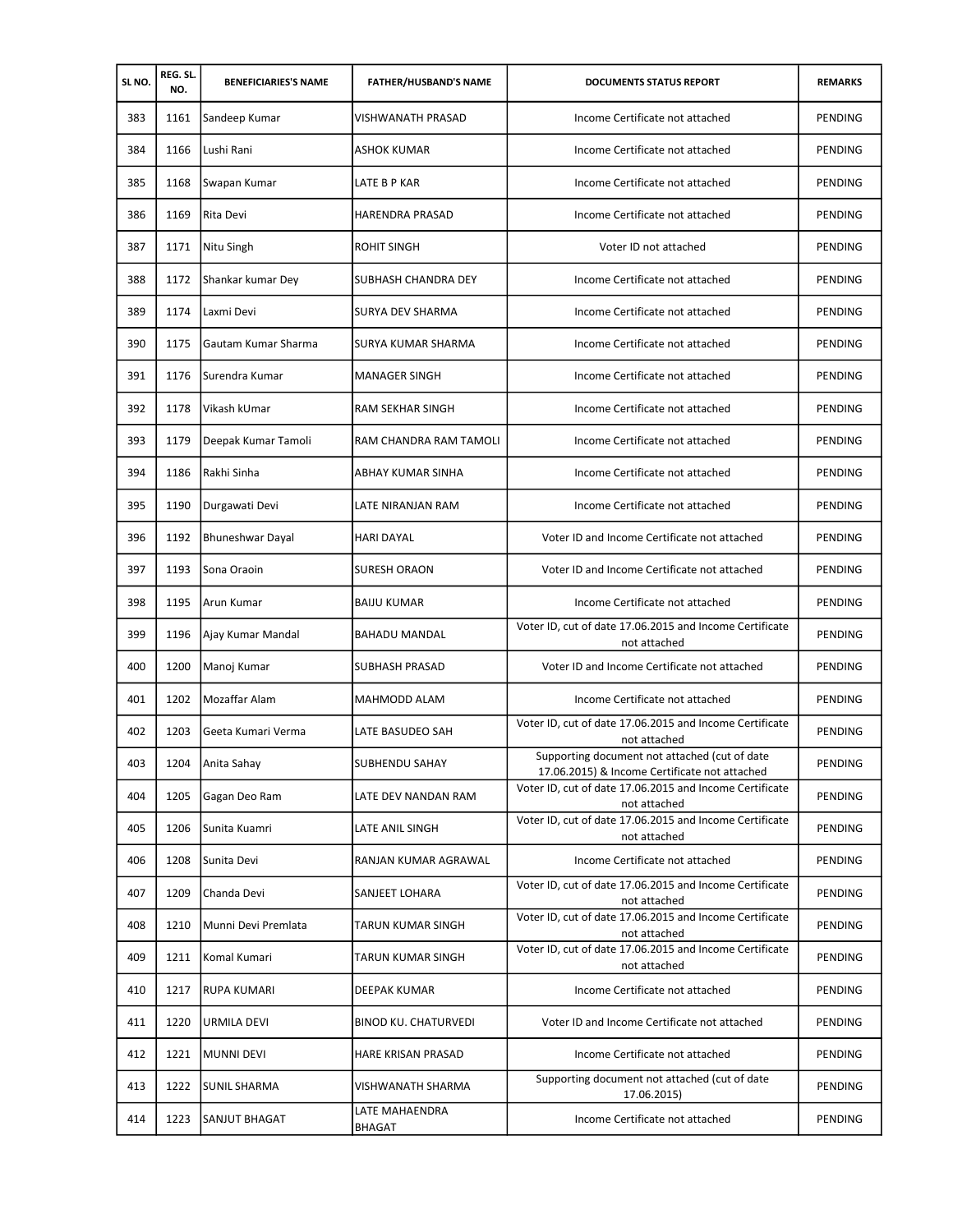| SLNO. | REG. SL.<br>NO. | <b>BENEFICIARIES'S NAME</b> | <b>FATHER/HUSBAND'S NAME</b>         | <b>DOCUMENTS STATUS REPORT</b>                               | <b>REMARKS</b> |
|-------|-----------------|-----------------------------|--------------------------------------|--------------------------------------------------------------|----------------|
| 415   | 1224            | <b>SIMA DEVI</b>            | <b>KRISHNA PRASAD</b>                | Income Certificate not attached                              | PENDING        |
| 416   | 1226            | <b>BALA RANI</b>            | SHYAM NARAYAN JHA                    | Income Certificate not attached                              | PENDING        |
| 417   | 1227            | <b>NA</b>                   | <b>NA</b>                            | Relevant Document not submitted                              | PENDING        |
| 418   | 1228            | <b>NA</b>                   | ΝA                                   | Relevant Document not submitted                              | PENDING        |
| 419   | 1229            | SANJAY KUMAR YADAV          | <b>KAMESHWAR YADAV</b>               | Income Certificate not attached                              | PENDING        |
| 420   | 1230            | IMTIYAZ AHMAD               | <b>MANJUR AHMAD</b>                  | Income Certificate not attached                              | PENDING        |
| 421   | 1231            | <b>PUJA KUMARI</b>          | LATE GOVERDHAN                       | Income Certificate not attached                              | PENDING        |
| 422   | 1232            | <b>SANJAY KUMAR</b>         | <b>MANOHAR PRASAD SAHU</b>           | Income Certificate not attached                              | PENDING        |
| 423   | 1233            | <b>VINOD THAKUR</b>         | <b>LATE KARMA THAKUR</b>             | Income Certificate not attached                              | PENDING        |
| 424   | 1234            | DHANANJAY<br>KUMAR PANDAY   | SRI NAND KISHORE<br>PANDAY           | Supporting document not attached (cut of date<br>17.06.2015) | PENDING        |
| 425   | 1235            | <b>ARVIND PATEL</b>         | <b>AMRIT LAL PATEL</b>               | Income Certificate not attached                              | PENDING        |
| 426   | 1236            | MAMTA DEVI                  | LATE MITHLESH JHA                    | Income Certificate not attached                              | PENDING        |
| 427   | 1237            | <b>ASHOK KUMAR PATHAK</b>   | LATE BASANT PATHAK                   | Income Certificate not attached                              | PENDING        |
| 428   | 1241            | <b>POONAM KUMAR</b>         | AVINASH KUMAR                        | Income Certificate not attached                              | PENDING        |
| 429   | 1242            | <b>USHA DEVI</b>            | CHANDRADEW RAM                       | Supporting document not attached (cut of date<br>17.06.2015) | PENDING        |
| 430   | 1244            | KUMARI BHARTI               | <b>BISWAJIT</b>                      | Voter ID, cut of date 17.06.2015                             | PENDING        |
| 431   | 1246            | SHEODAYAL KUMAR             | HARINATH SAW                         | INCOME CERTIFCATE,<br>ATTACHED FOR GRAMIN AREA               | PENDING        |
| 432   | 1247            | ARBIND KUMAR                | RAMAVTAR SHARMA                      | Voter ID, cut of date 17.06.2015                             | <b>PENDING</b> |
| 433   | 1248            | SANTOSH KUMAR SINGH         | <b>ANUPMA SINGH</b>                  | Supporting document not attached (cut of date<br>17.06.2015) | PENDING        |
| 434   | 1250            | <b>PIYUSH CHANCHAL</b>      | DEVENDRA PRASAD                      | Income Certificate not attached                              | PENDING        |
| 435   | 1252            | PREAMLATA DEVI              | KAMAL CHANDEIYAN                     | Supporting document not attached (cut of date<br>17.06.2015) | PENDING        |
| 436   | 1253            | <b>NA</b>                   | NA                                   | Relevant Document not submitted                              | PENDING        |
| 437   | 1254            | <b>AJIT KUMAR</b>           | VIJAY KUMAR SINGH                    | Voter ID, cut of date 17.06.2015                             | PENDING        |
| 438   | 1255            | <b>GITA DEVI</b>            | KAMLESH KUMAR SINGH                  | Voter ID and Income Certificate not attached                 | PENDING        |
| 439   | 1256            | <b>AMITA COOMAR</b>         | RAVIE COOMAR                         | Voter ID, cut of date 17.06.2015                             | PENDING        |
| 440   | 1257            | <b>VIKASH CHANDRA</b>       | LATE TEJ NARAYAN<br><b>CHOUDHERY</b> | Voter ID, cut of date 17.06.2015                             | PENDING        |
| 441   | 1259            | <b>PUJA SINGH</b>           | <b>VINAYAK KUMAR SINGH</b>           | Voter ID not attached                                        | PENDING        |
| 442   | 1260            | <b>DEVENDRA NATH DAS</b>    | LATE SHIVAKANT DAS                   | Voter ID, cut of date 17.06.2015                             | PENDING        |
| 443   | 1265            | <b>PADAM BAHADUR</b>        | LATE PREM BAHADUR                    | Income Certificate not attached                              | PENDING        |
| 444   | 1272            | <b>SURESH MUNDA</b>         | SANATAN SINGH MUNDA                  | Voter ID and Income Certificate not attached                 | PENDING        |
| 445   | 1273            | <b>SHALINI KUJUR</b>        | PHOOLIJEN KUJUR                      | Voter ID and Income Certificate not attached                 | PENDING        |
| 446   | 1274            | <b>PRITI KUMARI</b>         | PRIYA RANJAN PANDAY                  | Income Certificate not attached                              | PENDING        |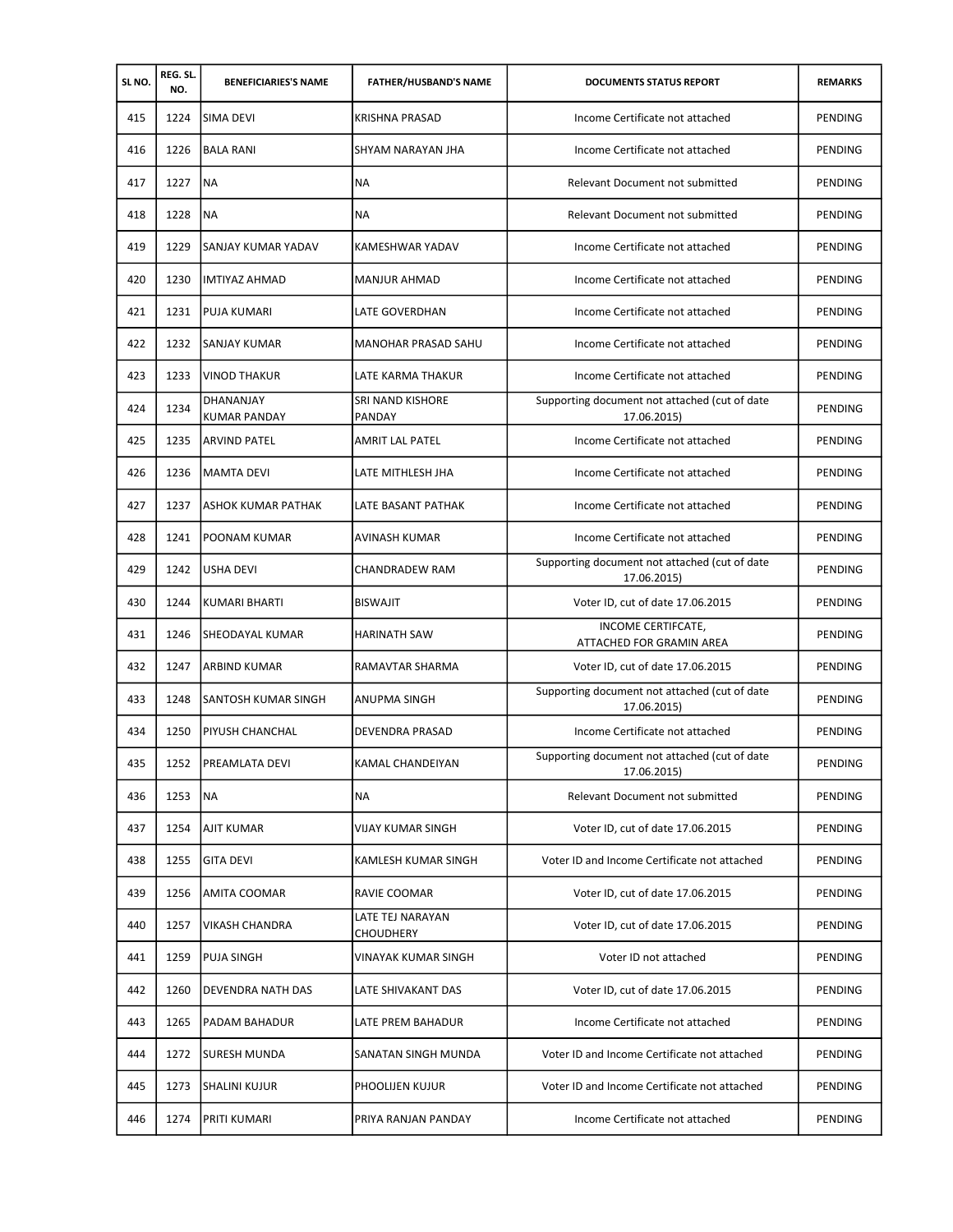| SLNO. | REG. SL.<br>NO. | <b>BENEFICIARIES'S NAME</b>  | <b>FATHER/HUSBAND'S NAME</b>          | <b>DOCUMENTS STATUS REPORT</b>                               | <b>REMARKS</b> |
|-------|-----------------|------------------------------|---------------------------------------|--------------------------------------------------------------|----------------|
| 447   | 1276            | <b>RAKHI DEVI</b>            | <b>MANOJ TIWARI</b>                   | Supporting document not attached (cut of date<br>17.06.2015) | PENDING        |
| 448   | 1281            | ALPANA KUMARI                | SHRI ANIL KUMAR BURMAN                | Supporting document not attached (cut of date<br>17.06.2015) | PENDING        |
| 449   | 1283            | SAMARJEET KUMAR              | DEONATH SHARMA                        | Income Certificate not attached                              | PENDING        |
| 450   | 1284            | MUKESH KUMAR                 | LATE SHRI SINGH                       | Old Income Certificated attached                             | PENDING        |
| 451   | 1285            | <b>BABY SINHA</b>            | <b>SADAN PRASAD</b>                   | Income Certificate not attached                              | PENDING        |
| 452   | 1286            | SANTOSH KUMAR                | <b>ANAND DUTTA</b>                    | Voter ID, cut of date 17.06.2015                             | PENDING        |
| 453   | 1289            | <b>SUNNY KUMAR</b>           | SANJAY KUMAR GUPTA                    | Supporting document not attached (cut of date<br>17.06.2015) | PENDING        |
| 454   | 1290            | <b>BEBI DEVI</b>             | <b>BAIJNATH PRASAD</b>                | Voter ID and Income Certificate not attached                 | PENDING        |
| 455   | 1292            | <b>SHANTI KUMARI</b>         | LATE BIRENDRA PASWAN                  | Income Certificate not attached                              | PENDING        |
| 456   | 1293            | RAM NARAYAN CHUDHERY         | LATE YOGENDRA CHAUDHERY               | Income Certificate not attached                              | PENDING        |
| 457   | 1294            | <b>SUNIL GOPE</b>            | LATE GOPAL GOPE                       | Supporting document not attached (cut of date<br>17.06.2015) | PENDING        |
| 458   | 1296            | KAVITA RAJ GOSWAMI           | ARUN RATAN GOSWAMI                    | Income Certificate not attached                              | PENDING        |
| 459   | 1297            | SHOBHA GOSWAMI               | NAR SINGH DAS GOSWAMI                 | Income Certificate not attached                              | PENDING        |
| 460   | 1298            | <b>PUSPA KUMAR</b>           | PARMANAND SINGH                       | Income Certificate not attached                              | PENDING        |
| 461   | 1299            | SHASHI BHUSHAN PRASAD        | KRISHNA PRASAD                        | Old Income Certificated attached                             | PENDING        |
| 462   | 1300            | AFSHAN SHAMIM                | SHAMIM AKHTAR                         | Voter ID, cut of date 17.06.2015                             | PENDING        |
| 463   | 1301            | NIRMALA KERKETTA             | <b>HANKU KERKETTA</b>                 | Income Certificate not attached                              | PENDING        |
| 464   | 1302            | <b>TUNU YADAV</b>            | RAMESHWAR YADAV                       | Voter ID and Income Certificate not attached                 | <b>PENDING</b> |
| 465   | 1303            | SUNITA MISHRA                | <b>AJAY MISHRA</b>                    | Income Certificate not attached                              | PENDING        |
| 466   | 1304            | <b>BIBHUTI PRASAD SHARMA</b> | <b>GODI MISHRA</b>                    | Voter ID, cut of date 17.06.2015                             | PENDING        |
| 467   | 1305            | <b>MD ALEEM</b>              | MD KALEEMANSARI                       | Voter ID and Income Certificate not attached                 | PENDING        |
| 468   | 1306            | KAMLA KUMARI BARAIK          | <b>SURESH BADAIK</b>                  | Supporting document not attached (cut of date<br>17.06.2015) | PENDING        |
| 469   | 1307            | <b>ARCHANA SRIVASTAV</b>     | PRAWEEN SRIVASTAV                     | Income Certificate not attached                              | PENDING        |
| 470   | 1308            | KHULESHWAR PRAMANIK          | <b>BALLU PRAMANIK</b>                 | Income Certificate not attached                              | PENDING        |
| 471   | 1310            | NIKHAT PARWEEN               | LATE NASIM SAMIMA                     | Supporting document not attached (cut of date<br>17.06.2015) | <b>PENDING</b> |
| 472   | 1311            | SHANKAR PAL                  | LATE SURESH CHANDRA PAL               | Income Certificate not attached                              | PENDING        |
| 473   | 1312            | PRIYANKA KUMAR PASWAN        | <b>SUMIT KUMAR</b>                    | OUT OF RMC AREA                                              | PENDING        |
| 474   | 1313            | SHAKUNTALA DEVI              | <b>KEDAR PASWAN</b>                   | Supporting document not attached (cut of date<br>17.06.2015) | PENDING        |
| 475   | 1314            | <b>RENU DEVI</b>             | AJIT KUMAR PATAK                      | Income Certificate not attached                              | PENDING        |
| 476   | 1315            | AARTI KUMARI                 | RAKESH KUMAR                          | Supporting document not attached (cut of date<br>17.06.2015) | PENDING        |
| 477   | 1316            | <b>NITIN SINGH</b>           | LATE UMESHWAR NARAYAN<br><b>SINGH</b> | Income Certificate not attached                              | PENDING        |
| 478   | 1318            | Sandhya Kumari               | Aditya Kumar Sahu                     | Supporting document not attached (cut of date<br>17.06.2015) | PENDING        |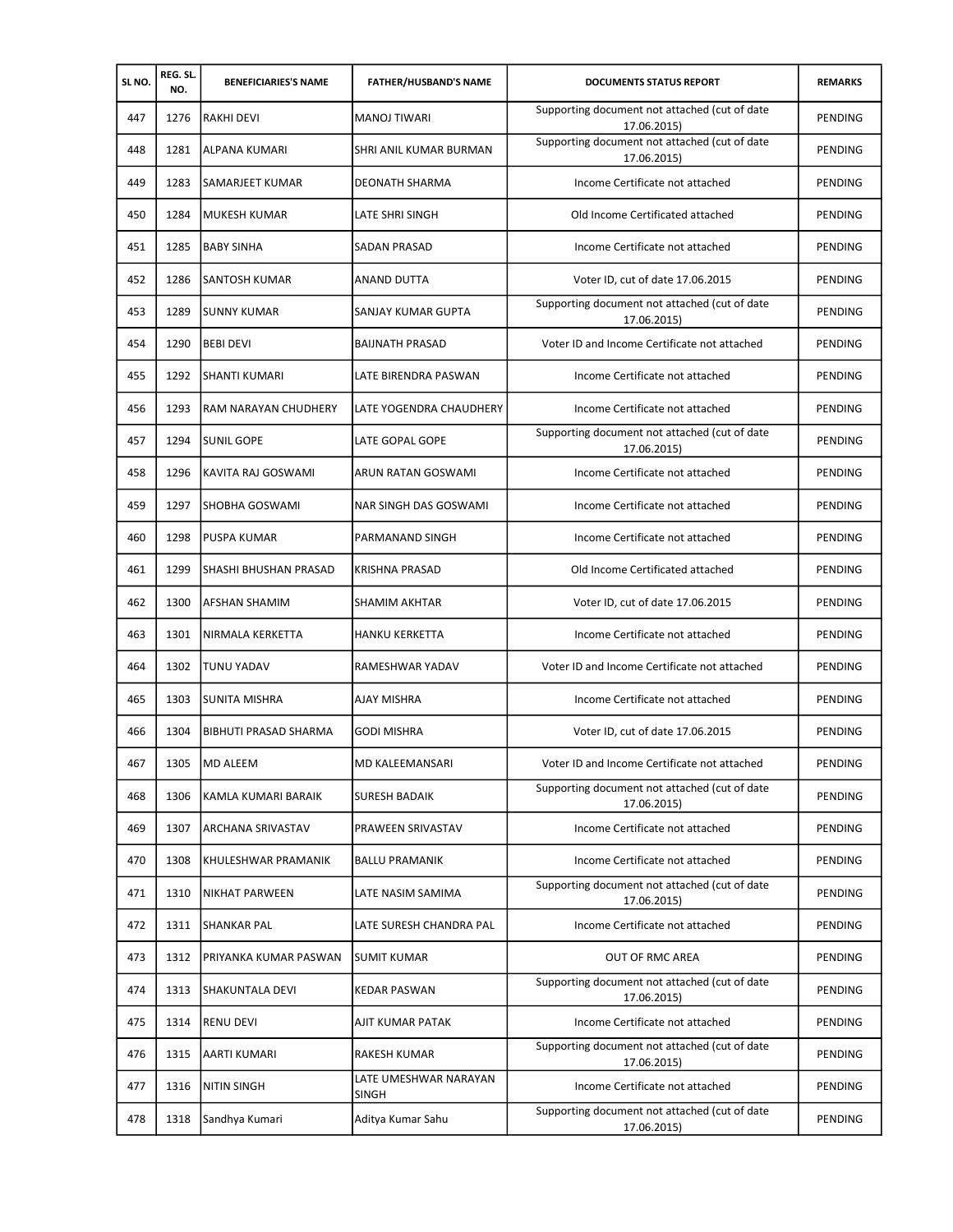| SLNO. | REG. SL.<br>NO. | <b>BENEFICIARIES'S NAME</b> | <b>FATHER/HUSBAND'S NAME</b> | <b>DOCUMENTS STATUS REPORT</b>                                        | <b>REMARKS</b> |
|-------|-----------------|-----------------------------|------------------------------|-----------------------------------------------------------------------|----------------|
| 479   | 1319            | Vishal Kumar Nayak          | Parshu Ram                   | Income Certificate not attached                                       | PENDING        |
| 480   | 1320            | Shubham Kumar Akela         | Late Anil kumar Akela        | Document related to RMC Area not attached (cut of date<br>17.06.2015) | PENDING        |
| 481   | 1321            | Prem Kumar Akela            | Dhaneshwar Nayak             | Income Certificate not attached                                       | PENDING        |
| 482   | 1326            | Abhishek Kumar Soni         | Nand Kishor Prasad           | Income Certificate not attached                                       | PENDING        |
| 483   | 1331            | Swarna Lata Tirkey          | Sagar Tirkey                 | Supporting document not attached (cut of date<br>17.06.2015)          | PENDING        |
| 484   | 1332            | Kunti Devi                  | Dwarika Ram                  | Supporting document not attached (cut of date<br>17.06.2015)          | <b>PENDING</b> |
| 485   | 1333            | Ravi Midha                  | Late Jagdish Chand Midha     | Supporting document not attached (cut of date<br>17.06.2015)          | PENDING        |
| 486   | 1335            | Nishi Rani                  | Raj Kumar Lal                | Income Certificate not attached                                       | PENDING        |
| 487   | 1336            | Rani Kumari                 | Pranav Kumar                 | Voter ID not attached                                                 | PENDING        |
| 488   | 1337            | Aliya Naj                   | Md. Feroj Anwar              | Income Certificate not attached                                       | PENDING        |
| 489   | 1338            | Ashok Kumar Tiwari          | Baijnath Tiwari              | Income Certificate not attached                                       | PENDING        |
| 490   | 1339            | Mridulata Vaidya            | Anil Kumar Vaidya            | Income Certificate not attached                                       | PENDING        |
| 491   | 1340            | Deepak Kumar Sharma         | Late Kishan Lal Sharma       | Income Certificate not attached                                       | PENDING        |
| 492   | 1341            | Sony Devi                   | Vicky Toppo                  | Income Certificate not attached                                       | PENDING        |
| 493   | 1342            | Santoshi Devi               | Sanjay Vishwakumari          | Income Certificate not attached                                       | PENDING        |
| 494   | 1344            | Asha Tati                   | Ramesh Tati                  | Voter ID not attached                                                 | PENDING        |
| 495   | 1345            | Pawan Kumar                 | Samar Thakur                 | Income Certificate not attached                                       | PENDING        |
| 496   | 1346            | <b>Brahmdev Thakur</b>      | Asarfi Thakur                | Income Certificate not attached                                       | PENDING        |
| 497   | 1350            | Gangi Gari                  | Birsa Oraon                  | Income Certificate not attached                                       | PENDING        |
| 498   | 1351            | Pinki Kumari                | Kishor Kumar                 | Voter ID not attached                                                 | <b>PENDING</b> |
| 499   | 1352            | Sanjay Kumar                | <b>Bhagirath Prasad</b>      | Income Certificate not attached                                       | PENDING        |
| 500   | 1354            | Satan Kumar Sharma          | Kedar Sharma                 | Income Certificate not attached                                       | PENDING        |
| 501   | 1355            | Riya Rashmi Singh           | Sushil Kumar Singh           | Income Certificate not attached                                       | PENDING        |
| 502   | 1356            | Mikee Kumari                | Rana Pratap Singh            | Income Certificate not attached                                       | PENDING        |
| 503   | 1357            | Krishna Kumar               | Late Gupteshwar Singh        | Income Certificate not attached                                       | PENDING        |
| 504   | 1360            | <b>Bhim Kumar</b>           | Kishun Chandra Sah           | Voter ID, cut of date 17.06.2015                                      | PENDING        |
| 505   | 1366            | Usha Devi                   | Daya Shakar Choudhary        | Income Certificate not attached                                       | PENDING        |
| 506   | 1367            | Babita Kumari               | Shailendra Kumar Chourasia   | Voter ID, cut of date 17.06.2015                                      | PENDING        |
| 507   | 1369            | Shakuntala Devi             | Chandrika Prasad             | Income Certificate not attached                                       | PENDING        |
| 508   | 1371            | Geeta Devi                  | Sanjay Kumar Gupta           | Income Certificate not attached                                       | PENDING        |
| 509   | 1373            | Akhilesh Kumar              | Shivdayal Singh              | Income Certificate not attached                                       | PENDING        |
| 510   | 1374            | Gopi Krishna Das            | Tej Narayan Das              | Income Certificate not attached                                       | PENDING        |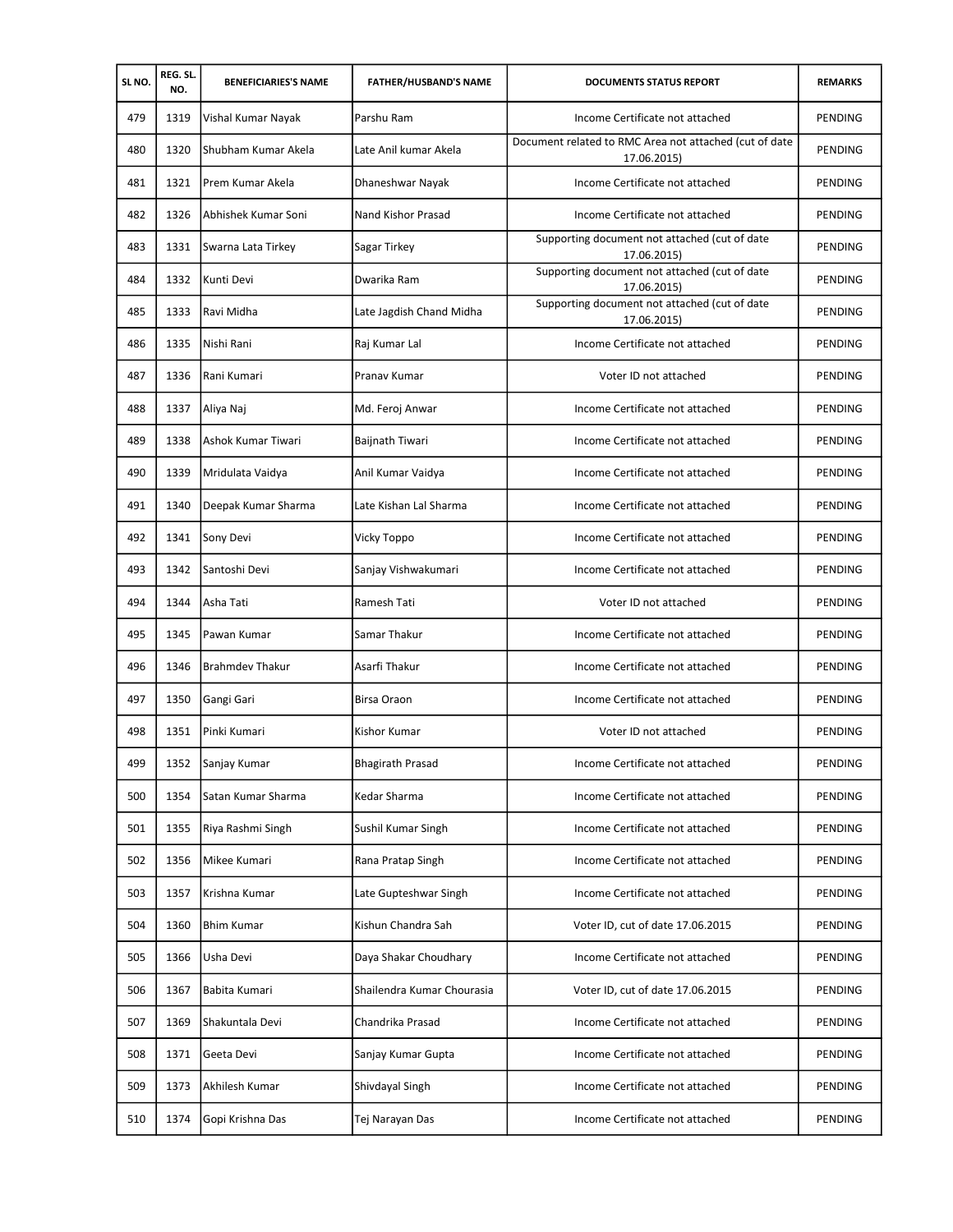| SLNO. | REG. SL.<br>NO. | <b>BENEFICIARIES'S NAME</b> | <b>FATHER/HUSBAND'S NAME</b> | <b>DOCUMENTS STATUS REPORT</b>                                                                 | <b>REMARKS</b> |
|-------|-----------------|-----------------------------|------------------------------|------------------------------------------------------------------------------------------------|----------------|
| 511   | 1375            | Nasim Akhter                | Abdula Aziz                  | Voter ID, cut of date 17.06.2015                                                               | PENDING        |
| 512   | 1376            | Rajnandan Saw               | Late Awadh Saw               | Income Certificate not attached                                                                | PENDING        |
| 513   | 1377            | <b>Rina Singh</b>           | Sanjay Kumar Singh           | Income Certificate not attached                                                                | PENDING        |
| 514   | 1380            | Asha Kumari Sharma          | Prahlad Vishwakarma          | Income Certificate not attached                                                                | PENDING        |
| 515   | 1381            | Reena Kumari Verma          | Upendra Kumar                | Income Certificate not attached                                                                | PENDING        |
| 516   | 1383            | Rita Ranjan                 | Rajesh Kumar                 | Income Certificate not attached                                                                | PENDING        |
| 517   | 1384            | Sweta Ranjan                | Rajesh Kumar Verma           | Income Certificate not attached                                                                | PENDING        |
| 518   | 1385            | Shashi Kumar                | Late Sona Ram                | Voter ID, cut of date 17.06.2015                                                               | PENDING        |
| 519   | 1387            | Ashutosh Mishra             | Late Awadhesh Mishra         | Voter ID, cut of date 17.06.2015                                                               | PENDING        |
| 520   | 1388            | Abhishek Mishra             | Late Awadhesh Mishra         | Voter ID, cut of date 17.06.2015                                                               | PENDING        |
| 521   | 1391            | <b>Joy Kumar</b>            | <b>Ashok Chakraborty</b>     | Income Certificate not attached                                                                | PENDING        |
| 522   | 1393            | Kiran Jaiswal               | Rajesh Kumar Jaiswal         | Voter ID, cut of date 17.06.2015                                                               | PENDING        |
| 523   | 1395            | Manju Devi                  | Viond Kumar Saw              | Voter ID not attached                                                                          | PENDING        |
| 524   | 1396            | Arbind Kumar Das            | Ram Sakal Das                | Income Certificate not attached                                                                | PENDING        |
| 525   | 1398            | Mala Singh                  | Manoj Kumar Singh            | Income Certificate not attached                                                                | PENDING        |
| 526   | 1400            | Sudama Prasad               | Daroga Prasad                | Voter ID not attached                                                                          | PENDING        |
| 527   | 1401            | Madhuri Devi                | Chandra Bhushan Mihra        | Income Certificate not attached                                                                | PENDING        |
| 528   | 1402            | Manjusa Devi                | Puni Oraon                   | Income Certificate attached but Address Bero, Karanj Toli<br>(Out of RMC Area)                 | PENDING        |
| 529   | 1403            | Sanjeev Ranjan              | <b>Motilal Sahu</b>          | Income Certificate not attached                                                                | PENDING        |
| 530   | 1405            | Anjali Sharma               | Alis Kumar                   | Voter ID not attached                                                                          | PENDING        |
| 531   | 1406            | Smita Kumari                | Chandan Kumar                | Voter ID, cut of date 17.06.2015                                                               | PENDING        |
| 532   | 1409            | Puja Munda                  | Late Bartu Munda             | Income Certificate not attached                                                                | PENDING        |
| 533   | 1410            | Pawan Oraon                 | Late Ranjeet Oraon           | Income Certificate not attached                                                                | PENDING        |
| 534   | 1411            | Mukesh Kumar                | Arun Prasad                  | Income Certificate not attached                                                                | PENDING        |
| 535   | 1412            | Aradhana Jha                | B.N. Jha                     | Voter ID, cut of date 17.06.2015                                                               | PENDING        |
| 536   | 1413            | Shbhagya Shahdeo            | Janardhan Nath Shahdeo       | Income Certificate not attached                                                                | <b>PENDING</b> |
| 537   | 1414            | Bandana Devi                | Dharnidhar Singh             | Voter ID, cut of date 17.06.2015                                                               | PENDING        |
| 538   | 1415            | Shiv Bhajan Ray             | Ranjeet Ray                  | Supporting document not attached (cut of date<br>17.06.2015) & Income Certificate not attached | PENDING        |
| 539   | 1416            | Laxmi Devi                  | Late Subhsh Singh            | Income Certificate not attached                                                                | PENDING        |
| 540   | 1419            | Parmanand                   | Munna Lal Ravidas            | Voter ID not attached                                                                          | PENDING        |
| 541   | 1420            | Sonu Kumar                  | Arvind Kumar Singh           | Income Certificate not attached                                                                | PENDING        |
| 542   | 1422            | Sidharth Kinkar             | Krishna Kinkar               | Income Certificate not attached                                                                | PENDING        |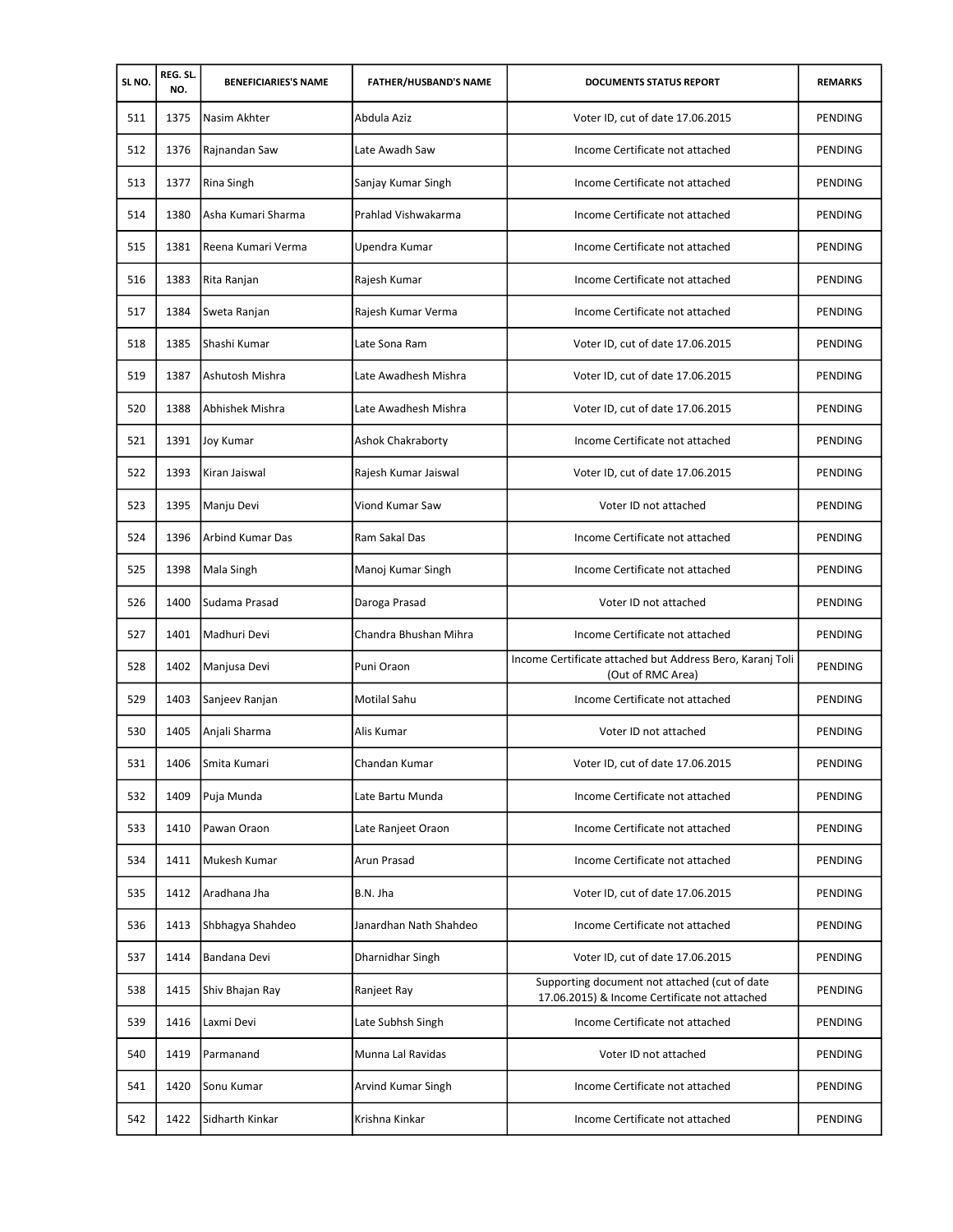| SLNO. | REG. SL.<br>NO. | <b>BENEFICIARIES'S NAME</b> | <b>FATHER/HUSBAND'S NAME</b> | <b>DOCUMENTS STATUS REPORT</b>                                                                 | <b>REMARKS</b> |
|-------|-----------------|-----------------------------|------------------------------|------------------------------------------------------------------------------------------------|----------------|
| 543   | 1425            | Ajay Kumar                  | Chalitar Ram                 | Income Certificate not attached                                                                | PENDING        |
| 544   | 1431            | Suman Dutta                 | Manatosh Dutta               | Voter ID not attached                                                                          | PENDING        |
| 545   | 1436            | Sunita Devi                 | Late Hardeep Sahu            | Voter ID not attached                                                                          | PENDING        |
| 546   | 1437            | Lalita Devi                 | Chote Sawarsi                | Voter ID not attached                                                                          | PENDING        |
| 547   | 1438            | Jai Lalita Kumari           | Deepak kUmar                 | Income Certificate not attached                                                                | PENDING        |
| 548   | 1439            | Toni Nayak                  | Gopai Nayak                  | Income Certificate not attached                                                                | PENDING        |
| 549   | 1440            | Nagendra Singh              | Jamadhra Singh               | Income Certificate not attached                                                                | PENDING        |
| 550   | 1441            | Tabassum Parween            | Khawaja Jawad Ahmed Butt     | Income Certificate not attached                                                                | PENDING        |
| 551   | 1443            | Asha Lakra Bhagat           | Late Somra Lakra             | Document related to RMC Area not attached (cut of date<br>17.06.2015)                          | PENDING        |
| 552   | 1444            | Anita Kumari                | Pawan Kumar                  | Income Certificate not attached                                                                | PENDING        |
| 553   | 1448            | Rajesh Ranjan Kumar         | Surya Deo Thakur             | Income Certificate not attached                                                                | PENDING        |
| 554   | 1449            | Shailesh Kumar Singh        | La Bahadur Singh             | Income Certificate not attached                                                                | PENDING        |
| 555   | 1450            | Sabina Devi                 | Mohan Ram                    | Income Certificate not attached                                                                | PENDING        |
| 556   | 1451            | Sulekha Kumari              | <b>Binod Kumar</b>           | Income Certificate not attached                                                                | PENDING        |
| 557   | 1452            | Minu Kachhap                | Late Uday Kachhap            | Voter ID, cut of date 17.06.2015                                                               | PENDING        |
| 558   | 1453            | Kajal Devi                  | Guddu Swansi                 | Income Certificate not attached                                                                | PENDING        |
| 559   | 1455            | Karunesha Kumar             | Uday Singh                   | supporting document not attached (cut of date<br>17.06.2015)                                   | PENDING        |
| 560   | 1459            | Amit Sinha                  | Late Mahendra Sinha          | Voter ID, cut of date 17.06.2015                                                               | PENDING        |
| 561   | 1460            | Anita Devi                  | Sainath Munda                | Income Certificate not attached                                                                | PENDING        |
| 562   | 1461            | <b>Baby Devi</b>            | Sahindar Dev Kumar           | Income Certificate not attached                                                                | PENDING        |
| 563   | 1462            | Manoj Kumar                 | Late Manohar Lal             | Supporting document not attached (cut of date<br>17.06.2015) & Income Certificate not attached | PENDING        |
| 564   | 1463            | Rani Kumari                 | Abhishek Choudhary           | Voter ID, cut of date 17.06.2015                                                               | <b>PENDING</b> |
| 565   | 1464            | Pankaj Kumar                | C.K. M. Choudhary            | Income Certificate not attached                                                                | PENDING        |
| 566   | 1465            | Jasmati Devi                | Jitram Mahto                 | OUT OF RMC AREA                                                                                | PENDING        |
| 567   | 1466            | Sangita Devi                | Sanjay Kumar Agrawal         | Voter ID, cut of date 17.06.2015                                                               | PENDING        |
| 568   | 1467            | Jitenra Thakur              | <b>Baleshwar Thakur</b>      | Income Certificate not attached                                                                | PENDING        |
| 569   | 1469            | Kajal Rani Chourasiya       | Rajesh Chourasiya            | Income Certificate not attached                                                                | PENDING        |
| 570   | 1473            | Rahul Kumar                 | Raj Kumar Thakur             | Voter ID not attached                                                                          | PENDING        |
| 571   | 1474            | Kaushalendra Sharan         | Late K.N. B Prasad           | Income Certificate not attached                                                                | PENDING        |
| 572   | 1475            | Kiran Devi                  | Banshi Verma                 | Income Certificate not attached                                                                | PENDING        |
| 573   | 1476            | Babita Devi                 | Uday Kumar                   | Income Certificate not attached                                                                | PENDING        |
| 574   | 1477            | Hemanti Rani                | Triveni Nath Mahto           | Document related to RMC Area not attached (cut of date<br>17.06.2015)                          | PENDING        |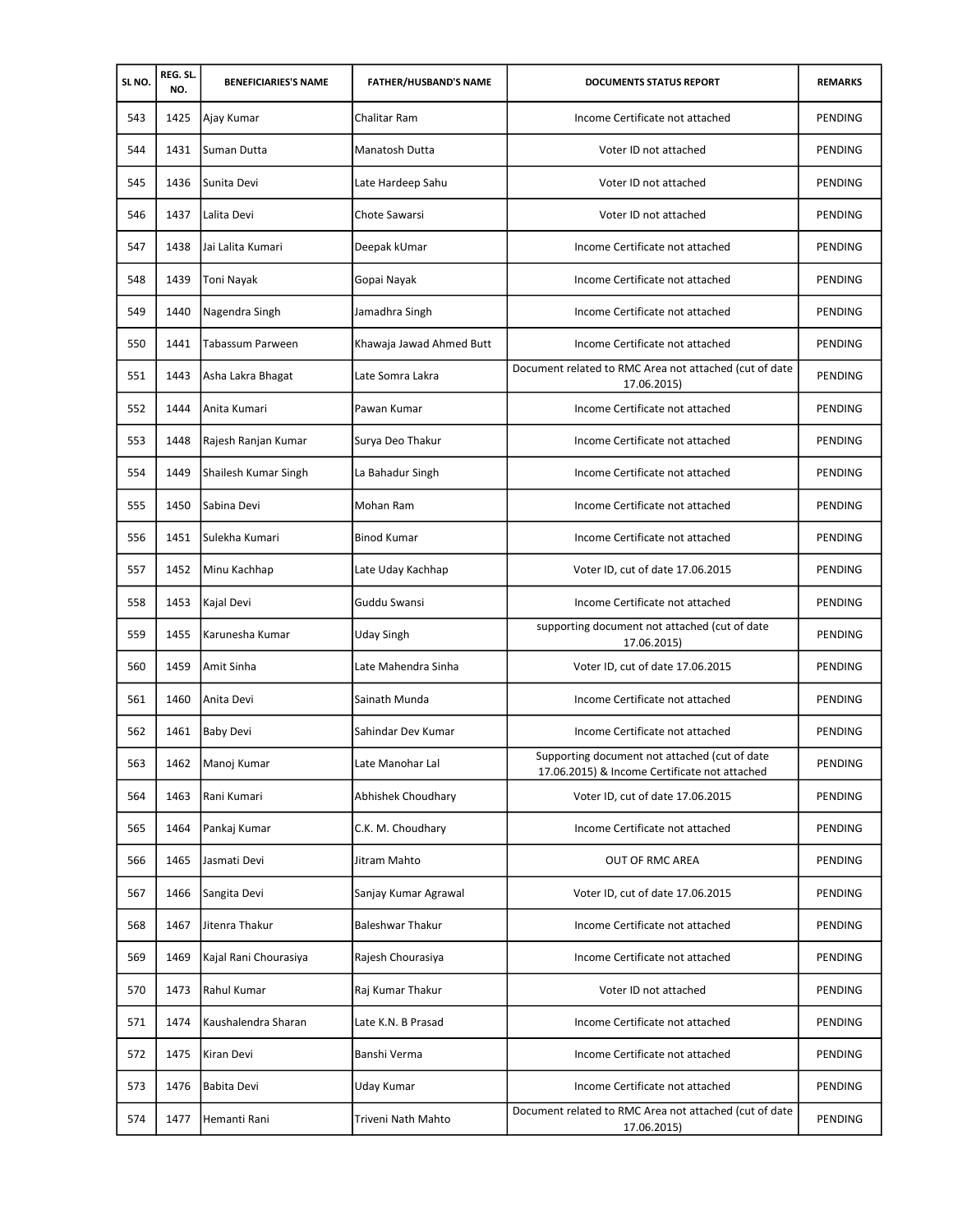| SLNO. | REG. SL.<br>NO. | <b>BENEFICIARIES'S NAME</b> | <b>FATHER/HUSBAND'S NAME</b> | <b>DOCUMENTS STATUS REPORT</b>                                                                 | <b>REMARKS</b> |
|-------|-----------------|-----------------------------|------------------------------|------------------------------------------------------------------------------------------------|----------------|
| 575   | 1478            | Rashmi Choudhary            | Om Prakash Choudhary         | Income Certificate not attached                                                                | PENDING        |
| 576   | 1479            | Bindeshwari Devi            | Raghu Wansh Ray              | Income Certificate not attached                                                                | PENDING        |
| 577   | 1480            | Laldev Sharan               | Tribuwah Sharma              | Income Certificate not attached                                                                | PENDING        |
| 578   | 1481            | Roshan Kumar Paswan         | Late Mohan Lal Paswan        | Voter ID, cut of date 17.06.2015                                                               | PENDING        |
| 579   | 1483            | <b>Helen Hemrom</b>         | Niral Hemrom                 | Income Certificate not attached                                                                | PENDING        |
| 580   | 1484            | Amit Kumar Agrawal          | Lakhan Lal Agrawal           | Voter ID, cut of date 17.06.2015                                                               | PENDING        |
| 581   | 1485            | Raju Prasad Verma           | Mahendra Prasad Verma        | Voter ID, cut of date 17.06.2015                                                               | PENDING        |
| 582   | 1487            | Sumitra Devi                | Arvind Kumar Singh           | Income Certificate not attached                                                                | PENDING        |
| 583   | 1488            | Chandni Shukla              | Ravi Shukla                  | Income Certificate not attached                                                                | PENDING        |
| 584   | 1490            | Rakesh Kumar Jena           | Ashok Kumar Jena             | Income Certificate not attached                                                                | PENDING        |
| 585   | 1492            | Aradhana Singh              | Birendra Prasad Singh        | Voter ID not attached                                                                          | PENDING        |
| 586   | 1493            | Archana Rai                 | Manoj Kumar                  | Voter ID not attached                                                                          | PENDING        |
| 587   | 1494            | Artib Ehera                 | Muneshwar Behra              | Voter ID not attached                                                                          | PENDING        |
| 588   | 1496            | Manju Dubey                 | Rajesh Ojah                  | Supporting document not attached (cut of date<br>17.06.2015)                                   | PENDING        |
| 589   | 1498            | Santosh Kumar               | Ram Naresh Singh             | Income Certificate not attached                                                                | PENDING        |
| 590   | 1499            | Pankaj Kumar Singh          | Sudarshan Singh              | Income Certificate not attached                                                                | PENDING        |
| 591   | 1500            | Ram Prakash Kashi           | Shibhu Kashi                 | Income Certificate not attached                                                                | PENDING        |
| 592   | 1501            | Asha Devi                   | <b>Basant Ram</b>            | Income Certificate not attached                                                                | PENDING        |
| 593   | 1502            | Annpurna Sharma             | Bhagirath Mal Sharma         | Income Certificate not attached                                                                | PENDING        |
| 594   | 1503            | <b>Butru Devi</b>           | Mangal Mistri                | Income Certificate not attached                                                                | PENDING        |
| 595   | 1504            | Shikha Devi                 | Nagendra Thakur              | Income Certificate not attached                                                                | PENDING        |
| 596   | 1506            | Punam Kumaari               | Suresh Lohara                | Voter ID not attached                                                                          | PENDING        |
| 597   | 1509            | Chando Devi                 | Tuntun Kumar Bhagat          | Income Certificate not attached                                                                | PENDING        |
| 598   | 1510            | Sarvagya Kumar              | Lakhan Prasad                | Income Certificate not attached                                                                | PENDING        |
| 599   | 1511            | Nita Tiwari                 | Hriday Narayan Tiwari        | Income Certificate not attached                                                                | PENDING        |
| 600   | 1512            | Savita Devi                 | Late Tulsi Das Kathpal       | Income Certificate not attached                                                                | PENDING        |
| 601   | 1513            | Nisha                       | Bikash Kumar Sinha           | Supporting document not attached (cut of date<br>17.06.2015) & Income Certificate not attached | PENDING        |
| 602   | 1514            | <b>Dilip Prasad</b>         | Late Ram Jatan Prasad        | Income Certificate not attached                                                                | PENDING        |
| 603   | 1515            | Sabina Praween              | Abdul Tabraj                 | Old Income Certificated attached                                                               | PENDING        |
| 604   | 1516            | Mahamani Devi               | Late Chama Oraon             | Income Certificate not attached                                                                | PENDING        |
| 605   | 1517            | Pintu Kumar                 | Ram Pravesh Singh            | Income Certificate not attached                                                                | PENDING        |
| 606   | 1519            | Rinki Kumari                | Premnath                     | Voter ID not attached                                                                          | PENDING        |